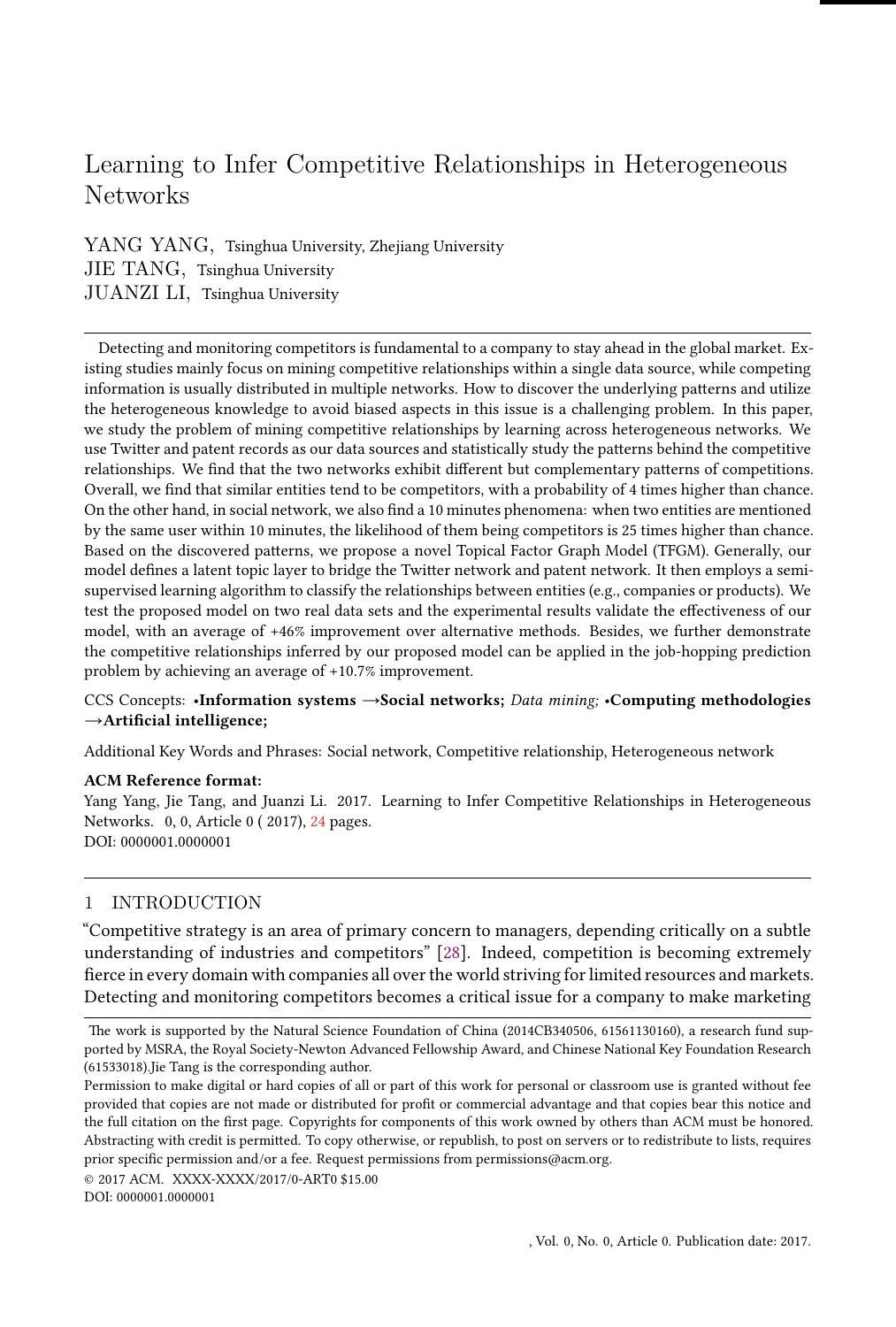<span id="page-1-1"></span>

Fig. 1. Examples of topic-level competitors. Each edge is a[ss](#page-1-0)ociated with fields on which the conne[ct](#page-21-0)ed nodes are competitive and the probability (to which extent) they are competing on.

strategies. Traditional competitor detections are usually based [on](#page-22-1) observations, conjectures or sales reports. However, it is highly infeasible to manually collect the competitive relationships, considering the innumerous companies/products in the world.<sup>1</sup>

Recently, a few researchers have studied the problem of competitor detection. For example, Bao et al. [1] proposed an algorithm called CoMiner to identify competitors for a given entity. In this work, competitors are ranked according to the combination of several metrics including mutual information, match count, and candidate confidence. Sun et al. [30] studied the comparative web search problem, in which the user inputs a set of entities (keywords) and the system tries to find relevant and comparative information from the web for those entities. However, both works are motivated by only mining competitive relationships and not trying to reveal in which topic two entities are competing on (such as Game, Hardware, or Operation System).

In this work, we aim to conduct a systematic investigation of the problem of mining competitive relationships between entities (e.g., companies or products). Different from the related works, we try to utilize and learn from two data sources: text documents (patents) and social networks (Twitter). The reason we are using more than one data source is to avoid potential problems caused by information asymmetry. For example, some emerging companies or startups may not have any patent records. A challenge we met is how to [in](#page-1-1)tertwine the two sources' information properly. After all, Twitter is usually a place where the public discusses about outside apparent features yet patent records document inner core technologies that enable such features. They are entirely different in terms of contents and perspectives. Ideally, the method should combine the two pieces of information together as a heterogeneous network and thereby mine competitive relationships within it.

<span id="page-1-0"></span>To clearly demonstrate the problem, Figure 1 gives an example of competitive relationships. The centered nodes are two companies: Google and Microsoft. The labels on each link indicate the fields on which the linked two companies compete with each other and the probability that

<sup>1</sup>Merely in U.S., there are more than 27 million companies, http://www.census.gov/econ/smallbus.html.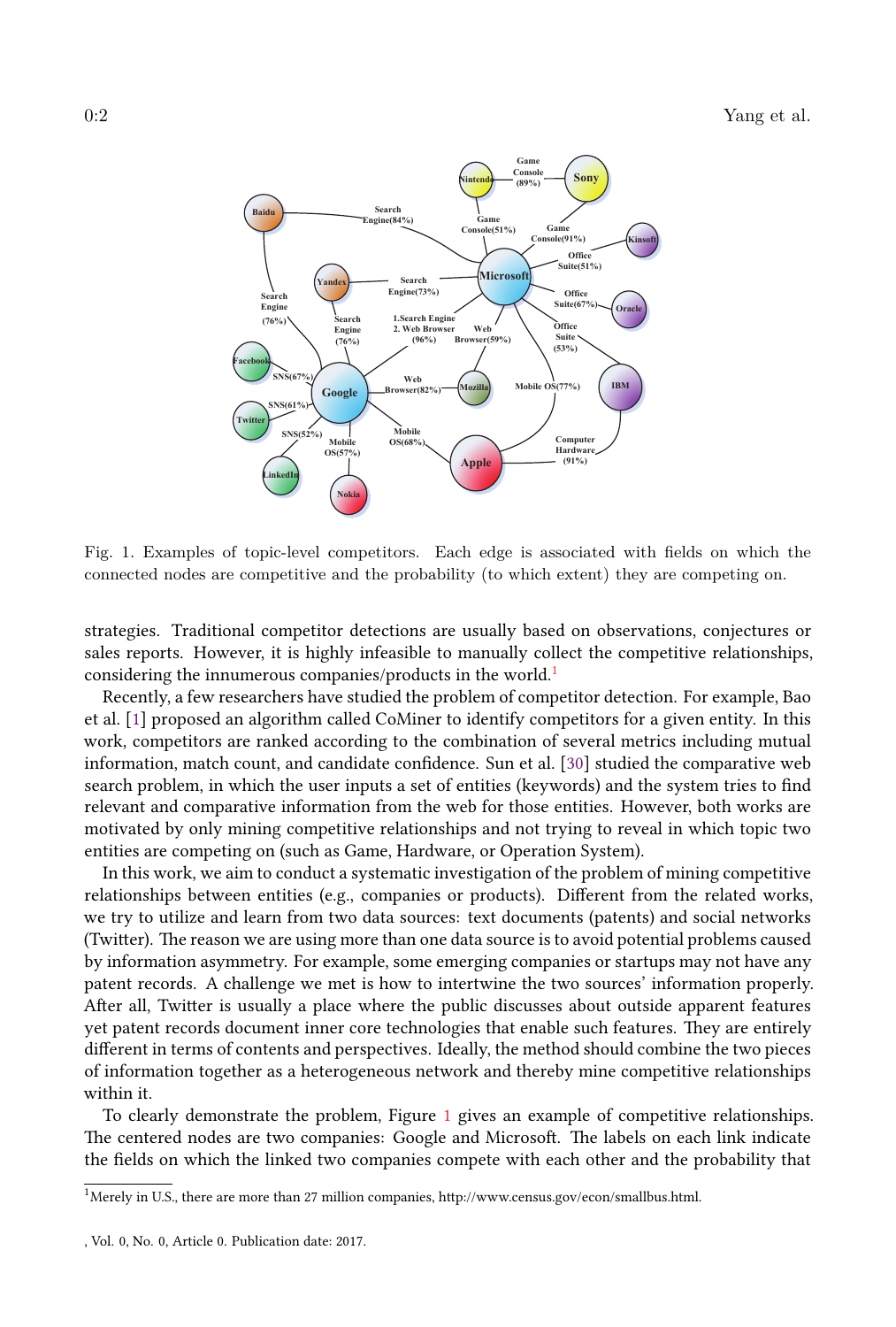connected nodes are competitors. For example, there are some well-known competitive relationships: Google competes with Facebook on social network, and competes with Microsoft on search engine. Some other competitive relationships (such as Microsoft competes with Kingsoft<sup>2</sup>) that are not so obvious and may be ignored by manual analysis can also be found in the figure. Such a graph of competitive relationships w[oul](#page-22-2)d be significantly helpful for a company to design market strategies. The problem is non-trivial and poses a set of challenges:

- *Multi-[as](#page-6-0)pects*. A company is often associated with different topics and has different competitors on each of the fields corresponding to the topics. It is important to extract the topics and associate each competitive relationship with the topic information.
- *User generated content*. User generated content is an important source for mining entities' relationships. For example, [22] employed comparable questions to identify comparable entities. We also find a "10-minute phenomenon" from the Twitter data: as shown in Figure  $4(a)$ , if two companies are mentioned by a user in her tweet(s) in 10 minutes, there is a likelihood of 44% that the two companies are competitors, which is 25 times higher than chance. While on the other hand, the user generated data is very unbalanced and sparse: less than 20% of the company names examined in our experiments are mentioned on Twitter.
- *Heterogeneous sources*. Patent record is another important source for mining competitive relationships, in particular on technologies. Different from the user generated content, patents contain rich, but also much irrelevant "information" such as the disclosure statement. An interesting, but challenging, question is how to combine the user generated content and the patent information together for mining competitive relationships.

In this paper, we precisely define the problem of mining competitive relationships by learning across heterogeneous networks and propose a semi-supervised Topical Factor Graph Model (TFGM). An efficient algorithm is developed to learn the proposed model. We evaluate the proposed model on a large patent network and the Twitter network. Experimental results demonstrate that the proposed model can extensively improve the performance (averagely +46% in terms of F1- Measure) over several alternative methods. At last, we demonstrate how to apply the inferred competitive relationships between entities. In this work, we use the job-hopping prediction problem as an example. To summarize, we have the following findings through this study:

- Social ne[tw](#page-21-1)ork information is important for competitor mining. Actually, merely based on companies' attributes on Twitter, we can obtain a better performance (+6-57%) for mining competitive relationships than only mining on the patent data.
- Learning by utilizing heterogeneous networks can significantly improve the mining performance (+17-45%) comparing with learning over only a single network.
- It is intriguing t[ha](#page-3-0)t our experiments offer some empi[ric](#page-4-0)al evidences for the theory of social balance [10]: "My enemy's e[ne](#page-7-0)my is my friend". We find a high degree (more than 90%) of balanced triads in [t](#page-11-0)he competitive network.
- The inferred competit[iv](#page-12-0)e relationships between companies can be applied to the job-hopping prediction to improve the performance +10.7% in average.

**Organization** Section 2 formulates the problem. Section 3 introduces the data sets and some observations we discovered. Section 4 explains our proposed model and describes the algorithm for model learning. Section 5 demonstrate how to apply the proposed model into a job-hopping prediction problem. Section 6 introduces our experiment that validates the effectiveness of our

 $2$ Kingsoft has the second largest market share in Japan on office suite.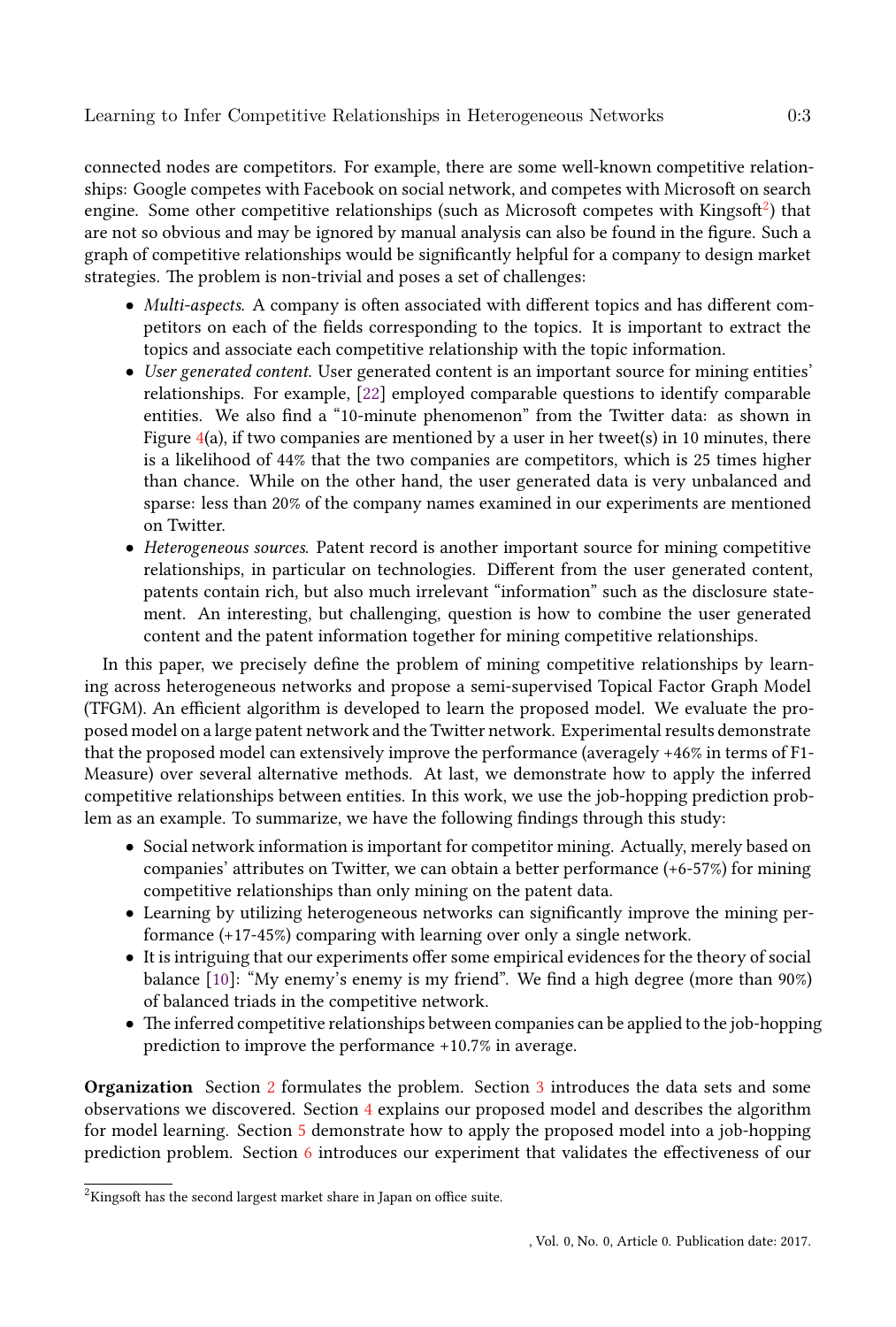<span id="page-3-0"></span>methodology, including its setup, baseline methods and results. Finally, Section 7 reviews some previous works related to ours and Section 8 concludes this work.

# 2 PROBLEM DEFINITION

We introduce some necessary definitions and then formulate the problem. To keep things concrete, we will use company as the example to explain the competitive relationship mining problem. The problem can be easily generalized to other entities such as products.

We consider two heterogeneous data sources: Patent and Twitter. From patent records, we extract companies, inventors, and patents. We create a network of companies  $G = (V, E, S), E \subseteq$ *V*×*V* , where*V* represents a set of companies, *E* represents the relationship between companies, and **S** is a matrix describing attributes associated with the companies, in which every row corresponds to a vector of attribute values of a company. For example, the attributes of a company can be inventors of those patents owned by the company and keywords occurring in the patent descriptions. Moreover, we augment the company network with social networking information. Specifically, we consider Twitter users who have discussed the companies and tweets which have mentioned the company names. Thus, the augmented network is represented as  $G = (V, E, S, U, M)$ , with each row of matrix **U** denoting users who have posted tweets containing the corresponding company name and each row of matrix **M** denoting tweets which contain the corresponding company name. As a conclusion, **S** is correlated to the text document (patent) data source. **U** and **M** are correlated to the social network (Twitter) data source. We further assume that each company is associated with a topic distribution. In particular, we have the following definition:

*Definition 2.1.* **Topic model of company.** A topic model  $\theta_d$  of a patent *d* is a multinomial distribution of words  $\{P(w|\theta_d)\}$ . Then a company  $v_i$  is considered as a mixture of topic models, denoted as  $\theta_{v_i}$ , extracted from those patents owned by the company.

The underlying assumption for the topic model is that words appearing in the patents are sampled from a distribution corresponding to each topic, i.e.,  $P(w|\theta_d)$ . Thus, words with the highest probabilities associated with each topic would suggest the semanteme represented by the topic. For example, a "Search Engine" topic can be represented by keywords "search", "advertisement", and "ranking".

For each edge  $e \in E$ , we associate it with a label  $\psi \in \{0, 1\}$ .  $\psi = 1$  indicates corresponding two companies have a competitive relationship. Given that, we can define the problem addressed in this paper:

PROBLEM 1. *Competitive relationship mining. Given a network*,  $G = (V, E, S, U, M)$  *and topic models*  $\{\theta\}$  *of all companies, the goal is to learn a predictive function*  $f : (E|G) \rightarrow Y$  *to infer the competitive label of each relationship between companies.*

There are two things worth mentioning. The first is in the network *G*, we may have some labeled data, i.e., labeled competitive relationships from some online databases, but for most of the relationships the labels are unknown. The second is that the network is theoretically a complete network. We could use some parameters or human knowledge to control the density of the network. For example, only when the similarity of two companies (based on content or network information) is larger than a predefined threshold, we add an edge between them.

Another interesting problem is, after mining the competitive relationships between companies at time  $t$ , predicting the occurrence of job-hopping between two companies at time  $t + 1$ . For a pair of companies *A* and *B*, we use  $l^{(A,B)} = 0$  to denote there will be no job-hopping happen at time  $t + 1;$   $l^{(A,B)} = 1$  denotes there will be more people "hop" from  $A$  to  $B$  than opposite direction;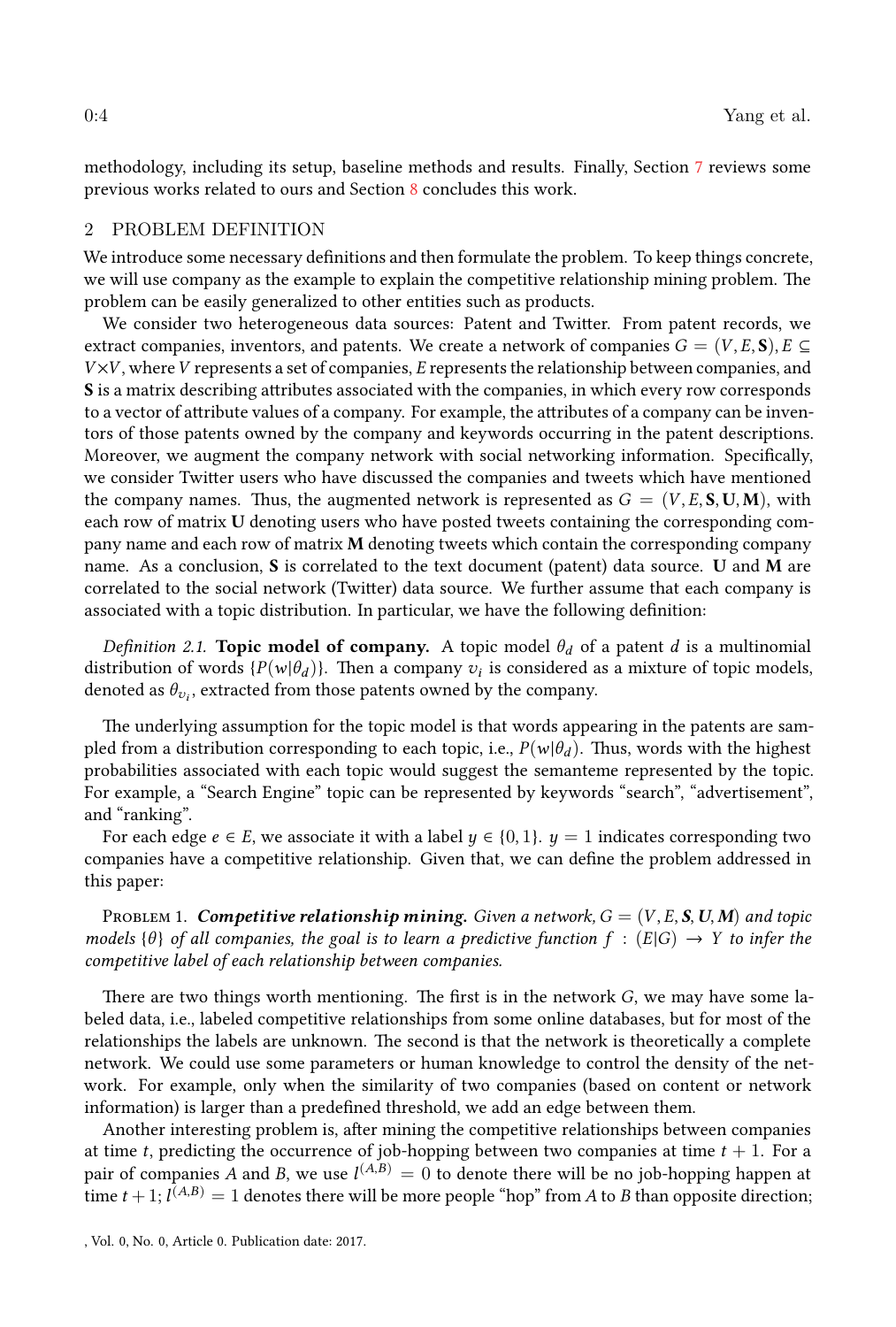<span id="page-4-2"></span>

Fig. 2. (a) Patent similarity correlation. X-axis: patent similarity between two companies. (b) Common employed inventors correlation. X-axis: the number of common inventors of two companies.

 $l^{(A,B)} = -1$  denotes there will be more people "hop" from *B* to *A*. Formally, we define this problem as follows:

<span id="page-4-0"></span>Problem 2. *Job-hopping prediction. At a specific time t, given a network of companies at t,*  $G^t = (V^t, E^t, \mathcal{S}^t)$ , where  $V^t$  and  $E^t$  are sets of companies and their relationships existing at time t,  $\mathcal{S}^t$ *is a matrix describing attributes associated with the companies at time t, also given the topic models* {*θ* } *t , which are extracted from patents authorized within time t, of all companies, the competitive label of each relationship between companies,*  $Y<sup>t</sup>$ *, and a pair of two companies*  $(A, B)$ *, the goal is to learn a function g* :  $(A, B|G^t, {\theta}^t, Y^t) \rightarrow l^{(A,B)}$ .

# 3 DATA AND OBSERVATI[O](#page-4-1)N

Before presenting our approach for competitor detection, we first convey a series of discoveries we observed from the data.

# 3.1 Data Collection

In this study, we consider two data sources: Patent and Twitter. We have collected all the patents  $(3,770,411$  patents) from USPTO<sup>3</sup>, from which we extracted 195,263 companies and 2,430,375 inventors. For each company, we used it as the query to search Twitter and retrieved the top returned tweets, from which we further extracted the information of users. So far, we have collected 1,033,750 tweets written by 87,603 Twitter users, which cover 1393 major companies. In looking for benchmark data, we turn to *Yahoo! Finance*<sup>4</sup> and use it as the ground truth source<sup>5</sup>. Each company name was sent as a query to obtain its competitor list.

<span id="page-4-1"></span>The probability of two randomly picked companies being competitors among the whole data set (1.59%, testified) is assigned to be the baseline probability. We compare our observation with it in order to see how different features affect the competitive relationship between two companies.

<sup>3</sup>http://www.uspto.gov/

<sup>4</sup>http://finance.yahoo.com/

<sup>5</sup>For example, IBM's competitors can be found at this page: http://finance.yahoo.com/q/co?s=IBM+Competitors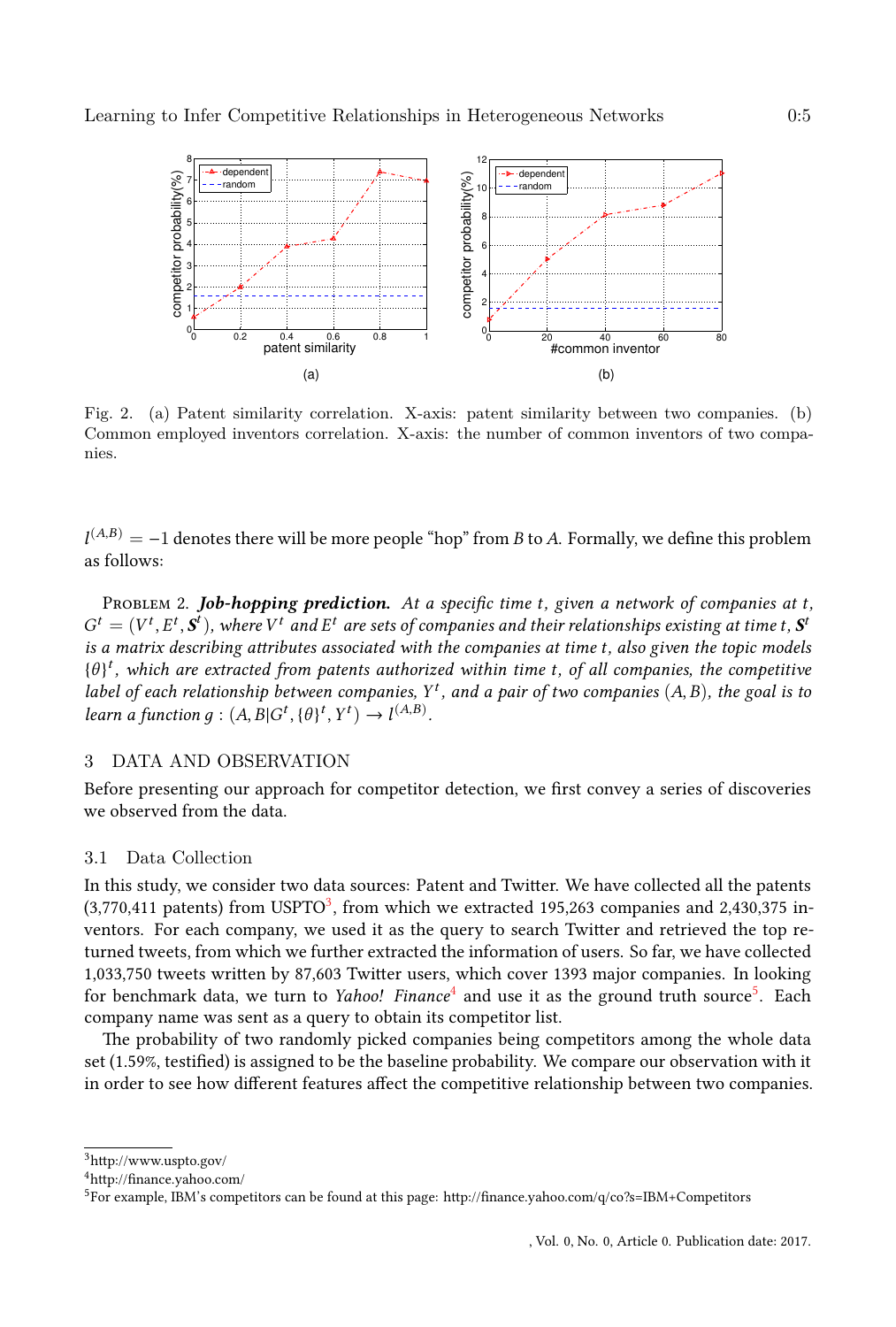<span id="page-5-0"></span>

Fig. 3. Tweet-level analysis. Y-axis: the probability of two companies being competitors, conditioned on the number of their co-occurring tweets.

### 3.2 Observations

We conduct our o[bse](#page-22-3)rvation analysis to answer the following three questions: (1) how likely two companies are competitors if they have similar business? (2) how likely two companies are competitors if they are often discussed in social medias? (3) whether the phenomenon of "my enemy's enemy is my friend" exists in the competitive network or not?

**Patent Analysis** Social theory homophily sug[gest](#page-22-4)s that similar individuals tend to associate with each other [20]. Here, we show how similarity degree of two companies correlates with the competitive relationship between them. We consider two types of similarities. The first one is based on words occurring in the descriptions of patents owned by the two companies. The second o[ne](#page-4-2) is based on the number of common inventors, i.e., inventors that used to work for both companies at different times. For the former, we respectively generate two topic distributions *θv<sup>i</sup>* and  $\theta_{v_j}$  of the two companies  $v_i$  and  $v_j$  by PLSA [11] (see §4 for details). The similarity between the two c[om](#page-4-2)panies is calculated by cosine similarity:

$$
Sim(v_i, v_j) = \frac{\theta_{v_i} \cdot \theta_{v_j}}{\|\theta_{v_i}\| \|\theta_{v_j}\|}
$$
\n(1)

Figure 2(a) clearly shows that, when the similarity of two companies increases from zero, the likelihood of them being competitors rapidly increases and becomes four times the likelihood of two random companies. We observe a similar pattern for the analysis on inventors as shown in Figure 2 (b). When noc[om](#page-5-0)mon employed inventors can be found from two companies, the probability of them being competitors drops to 1.32%, lower than the baseline probability. However, with more common inventors being detected, the probability outnum[be](#page-5-0)rs the baseline data and keeps increasing.

**Twitter Analysis** We study the likelihood of two companies being competitors when their names co-occur in tweets. Figure 3 shows the analysis results. It is striking that when the name[s](#page-6-0) of two companies are mentioned together in one tweet, the likelihood of the two companies being competitors becomes more than 10 times higher than chance. Figure 3(b) further demonstrates that the likelihood will continue to increase when the number of co-occurring tweets increase.

Besides the tweet-level co-occurrence, we conduct another analysis on the user-level. Figure 4(a) shows that when a user mentions two companies in 10 minutes (may in different tweets), the likelihood of the two companies being competitors is 25 times higher than chance. Figure 4(b) further illustrates that the likelihood drops when we set the time interval larger. We suppose that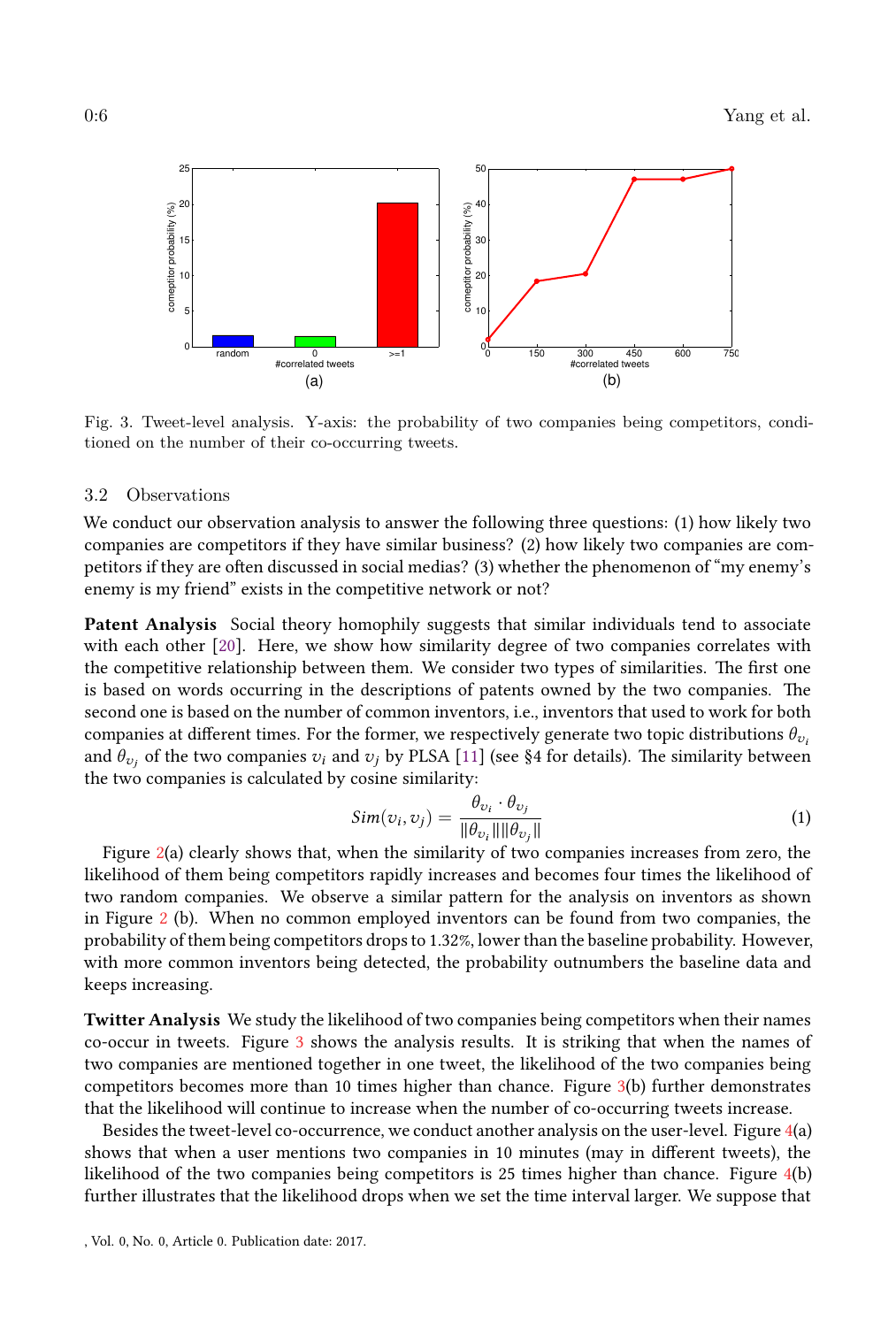<span id="page-6-0"></span>

<span id="page-6-1"></span>Fig. 4. User-level analysis. Y-axis: the probability of two companies being competitors, conditioned on a user mentions the two companies within a particular time interval.



Fig. 5. Comparison of two triad relationships. C-C-N: competitor-competitor-non-competitor (balanced); C-C-C: competitor-competitor-competitor (unbalanced). Y-axis: the proportion of the balanced and unbalanced triad relationships.

since tweets have length limitation, when a user discusses a company or its product in one tweet, she may follow up with another to mention its competitors or competitors' products.

**Is my enemy's enemy again my enemy?** We study whether competitors form a balanced network structure. The phenomenon of "the enemy of my enemy is my friend" is on[e](#page-6-1) of the underlying balanced triad suggested by the social balance theory [10].

In particular, we split the data into three domains: Tech. (technology), Energy and Health. In each domain, companies are grouped in triads. We use  $e_{ij} = 1$  to represent that company  $v_i$  and  $v_i$  are competitors, and use  $e_{ij} = 0$  to denote there is no competitive relationship between  $v_i$ and  $v_j$ . Given a triad  $(v_i, v_j, v_k)$ , we compare the likelihood of  $(e_{ij} = 1 \land e_{jk} = 1) \Rightarrow e_{ik} = 0$ (denoted as C-C-N) and that of  $(e_{ij} = 1 \land e_{jk} = 1) \Rightarrow e_{ik} = 1$  (denoted as C-C-C). Figure 5 shows the probability of balanced triad in the three domains, from which we could have the following summary: my enemy's enemy's is not necessary my friend, but can hardly be my enemy again. This may be caused by the fact that two companies tend to union when they have a common enemy to compete against.

To sum up, according to the statistics shown above, we have the following discoveries:

- (1) As expected, similar companies tend to be competitors, with a probability of 4 times higher than chance.
- (2) Social network information is a very important indicator for competitors. The likelihood of two companies being competitors is 10 times higher than chance when they are mentioned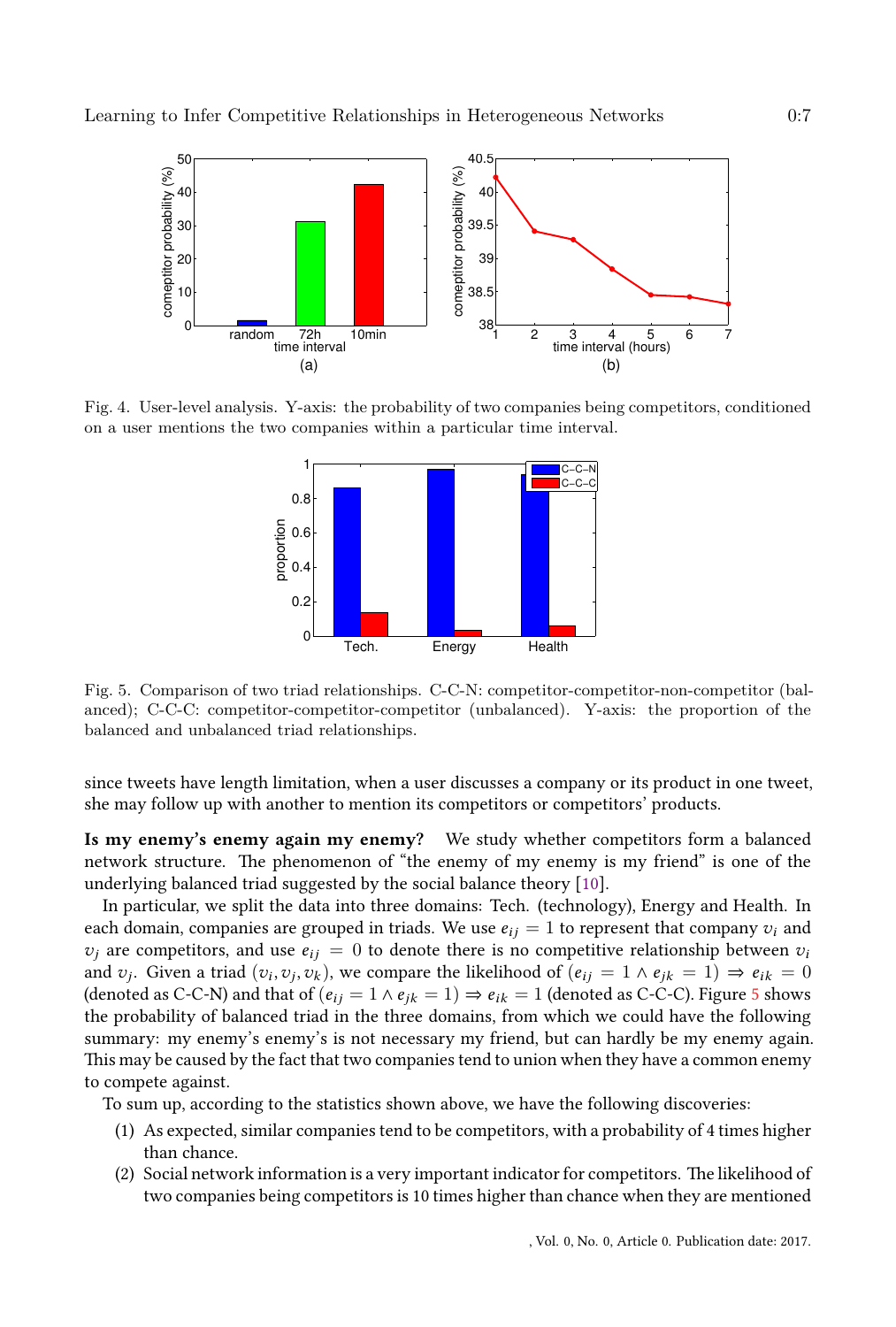in a same tweet and increases to 25 times when they are mentioned by the same user within 10 minutes.

(3) My enemy's enemy is not necessary my friend, but should not be my enemy again (with a 90% likelihood).

# 4 TOPICAL FACTOR GRAPH MODEL

#### 4.1 Model Description

In this section, we propose a novel model referred to as Topical Factor Graph Model (TFGM) for mining competitive relationships. As we mentioned in §3, entities that have similar topic dist[ri](#page-21-2)[bu](#page-22-4)tions are more likely to be competitors and vice versa, competitors tend to have similar topic distributions. Thus, the basic idea of the proposed model is to combine factor graph and topic model together, and learn them simultaneously. Before we [pre](#page-22-4)sent the proposed model, we first briefly [di](#page-21-2)scuss two basic models: topic models and factor graphs.

**Topic Model** Statistical topic models have been successfully applied to many text mining tasks [2, 11]. The basic idea of these models is to model documents with a finite mixture model of *K* topics and estimate model parameters by fitting a data set with the model. Two basic statistical topic models are Probabilistic Latent Semantic Analysis (PLSA) [11] and Latent Dirichlet Allocation (LDA) [2]. For example, the log likelihood of a collection D to be generated with PLSA is given as follows:

$$
\log p(D) = \sum_{d} \sum_{w} n(w, d) \sum_{j=1}^{k} \log[p(w|z_j)p(z_j|d)] \tag{2}
$$

where  $n(w,d)$  denotes the occurrences of word  $w$  in a text document  $d$ ,  $z_j$  is a topic and the parameters to estimate in PLSA model are  $p(w|z_j)$  and  $p(z_j|d)$  (or  $\theta_d$ ). An example of PLSA's graphical representation is shown in Figure 6(b). *θ* in the figure stands for the topic distribution of each text document in the data set. Given this, we can define the topic distribution of each vertex (or entity, e.g., company, product) *v<sup>i</sup>* in *G* as a mixture of topic distribution over text documents (e.g., patents)  $D_{v_i}$  associated with  $v_i$ , i.e.,

$$
\theta_{v_i} = p(z_j | v_i) = \sum_{d \in D_{v_i}} p(z_j | d) p(d | v_i) = \sum_{d \in D_{v_i}} \frac{p(z_j | d)}{|D_{v_i}|}
$$
(3)

Factor Graph A factor graph consists of two layers of nodes, i.e., variable nodes and factor nodes, with links between them. The joint distribution over the whole set of variables can be factorized as a product of all factors. A factor graph can be learned via some efficient algorithms like the sum-product algorithm [18].

Figure 6(c) gives an example of modeling our problem with the factor graph, which incorporates entity pairs' information and labels of their relationships. For each pair of entities  $(v_i, v_j)$ , we create an instance node  $c_k$  in the factor graph. For easy explanation, we use  $c_k^1$  and  $c_k^2$  to denote  $v_i$  and  $v_j$  respectively. The hidden variable  $y_k$  stands for the label of the relationship, with  $y_k = 1$ indicating  $c_k^1$  and  $c_k^2$  have a competitive relationship,  $y_k = 0$  not, and  $y_k = ?$  unknown. Our objective in the factor graph is to assign a value to the unknown  $y_k$  with high accuracy.

**Topical Factor Graph Model** We formally present the proposed Topical Factor Graph Model (TFGM), which leverages the power of the two basic models and formulates the competitor detection problem in a unified learning framework.

, Vol. 0, No. 0, Article 0. Publication date: 2017.

<span id="page-7-0"></span>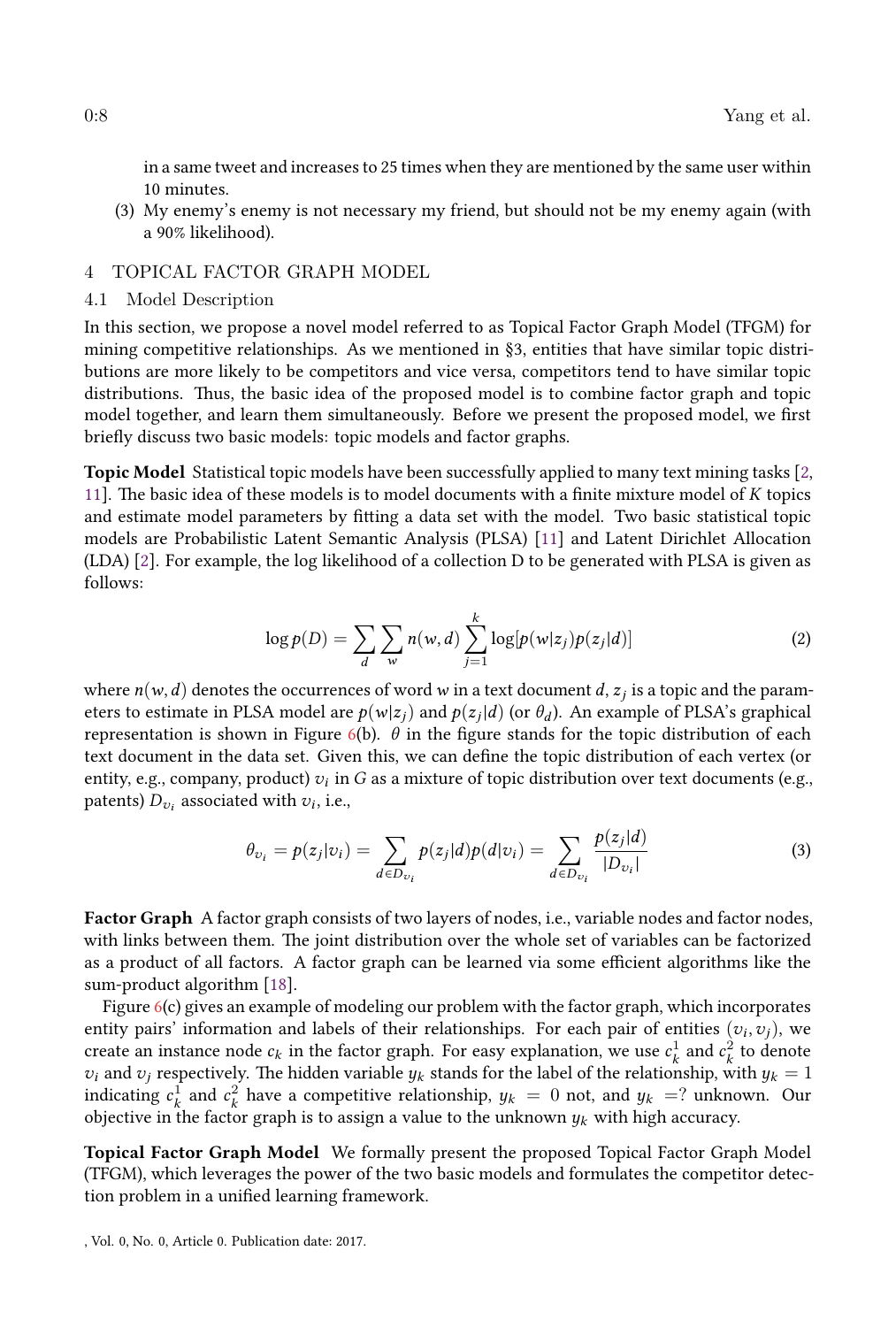<span id="page-8-3"></span>

Fig. 6. An example of the problem and graphical representations of three different models.

Given a network  $G = (V, E, S, U, M)$  with some labeled relationships Y, our objective can be formalized as to maximize the following posterior probability:

<span id="page-8-1"></span><span id="page-8-0"></span>
$$
p(Y|G) \propto p(D|\Theta)p(Y|G, D, \Theta)
$$
\n(4)

where *D* is a collection of all text documents. The first term on the right side of Eq. (4) can be defined according to the topic model and the second term can be defined as a factor graph. Further, to incorporate the intuition that competitors tend to have similar topic distributions, we define a regularizer, which is similar to the graph harmonic function in [44], to quantify the difference between topic distributi[on](#page-8-0)s oft[w](#page-8-1)o entities:

<span id="page-8-2"></span>
$$
R(Y, \Theta) = \frac{1}{2} \sum_{y_i=1}^{N} \sum_{j=1}^{K} ||\theta_{c_i^1 j} - \theta_{c_i^2 j}||^2
$$
 (5)

where *K* is the total number of topics.

By integrating Eqs. (4) and (5) together, we can define the following objective function to our problem:

$$
O(G) = (1 - \lambda) \log p(D|\Theta) p(Y|G, D, \Theta) - \lambda R(Y, \Theta)
$$
\n(6)

where  $\lambda$  is a parameter to balance the importance of the two terms.

Now we discuss how to instantiate the objective function. We can use any statistical topic model to define  $p(D|\Theta)$ . In this paper, we use PLSA. As to formalize  $p(Y|G, D, \Theta)$ , we study the corresponding entities' correlation and attributes, and we define the following three factors according to the intuitions we have discussed.

- **–** *Attribute factor : F* (**x<sup>i</sup>** ,*yi*) represents the posterior probability of *y<sup>i</sup>* given the attribute vector  $\mathbf{x}_i$ , where  $\mathbf{x}_i = (\mathbf{x}_i^1, \mathbf{x}_i^2), \mathbf{x}_i^1 = (\mathbf{S}_{c_i^1}, \mathbf{U}_{c_i^1}, \mathbf{M}_{c_i^1}),$  and  $\mathbf{x}_i^2$  is defined similarly.
- *Balanced triangle factor* :  $G(Y_c)$  reflects the correlations between each clique in *Y*. A set of three label nodes  $Y_c$  is a clique if the nodes stand for relationships between three entities.
- *Topic factor* :  $H(y_i, \theta_{c_i^1}, \theta_{c_i^2})$  denotes the posterior probability of  $y_i$  given two corresponding entities' topic distribution.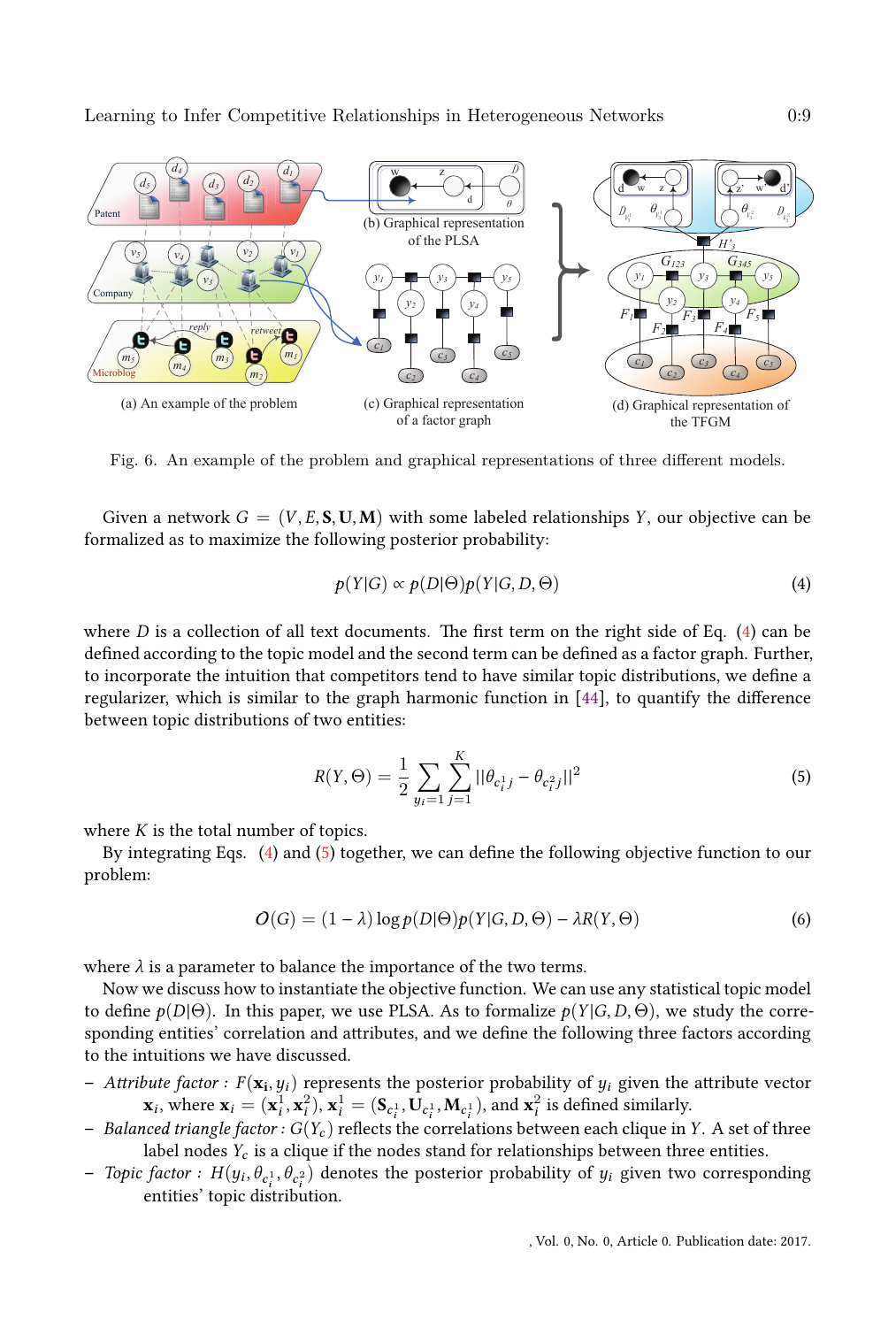0:10 Yang et al.

Jointing the factors defined above, we have

<span id="page-9-1"></span><span id="page-9-0"></span>
$$
p(Y|G, D, \Theta) = \prod_{i} F(\mathbf{x_i}, y_i) H(y_i, \theta_{c_i^1}, \theta_{c_i^2}) \prod_{c} G(Y_c)
$$
\n<sup>(7)</sup>

where  $Y_c$  is a triad derived from the input network. The three factors can be instantiated in different ways. In this work, we use exponential-linear functions. In particular, we define the three factors as follows:

$$
F(\mathbf{x_i}, y_i) = \frac{1}{Z_1} \exp{\{\sum_{j=1}^{|x_i|} \alpha_j f_j(x_{ij}, y_i)\}}
$$
\n(8)

$$
G(Y_c) = \frac{1}{Z_2} \exp\{\beta g(Y_c)\}\tag{9}
$$

$$
H(y_i, \theta_{c_i^1}, \theta_{c_i^2}) = \frac{1}{Z_3} \exp\{ \gamma h(y_i, \theta_{c_i^1}, \theta_{c_i^2}) \}
$$
(10)

where  $Z_1$ ,  $Z_2$  and  $Z_3$  are normalization factors.  $f_j(x_{ij}, y_i)$  and  $h(y_i, \theta_{v_i^1}, \theta_{v_i^2})$  can be defined as either a binary function or real-valued function.  $q(Y_c)$  can be defined as an indicator function.

Finally, by plugging Eqs.  $(2)$  and  $(7-10)$  into Eq.  $(6)$ , we have

$$
O(\Psi) = (1 - \lambda) [\sum_{d} \sum_{w} n(w, d) \log \sum_{j=1}^{k} p(w|z_j) p(z_j|d) + \sum_{i=1}^{|Y|} \sum_{j=1}^{d} \alpha_j f_j(x_i, y_i) + \sum_{c} \beta g(Y_c) + \sum_{i=1}^{|Y|} \gamma h(y_i, \theta_{c_i^1}, \theta_{c_i^2}) - \log Z] - \lambda R(Y, \Theta)
$$
(11)

where  $\Psi$  is the collection of parameters, i.e.,  $\Psi = \{p(w|z_j)\} \cup \{p(z_j|d)\} \cup \{\alpha_i\} \cup \{\beta\} \cup \{\gamma\}$ , and  $Z = Z_1 Z_2 Z_3$  is a normalization factor. Our goal is to estimate a parameter configuration  $\Psi$  to maximize the objective function  $O(\Psi)$ .

The graphical representation of TFGM is shown in Figure 6(d). The upper layer is used for modeling the topic extraction task and the bottom layer is designed to model the competitor detection task. Actually we can combine *R*(*Y*, Θ) and *H*(*Y*, Θ) together as one factor function *H* ′ to bridge the two tasks. We separate  $R(Y, \Theta)$  and  $H(Y, \Theta)$  to easily explain how we learn the model in the rest of this section.

# 4.2 Model Learning

To estimate the parameters in TFGM, let us first consider the special cas[e w](#page-22-4)hen  $\lambda = 0$ . The objective function degenerates to  $\log p(Y|G)$  with no regular function in this case. To maximize  $\log p(Y|G)$ , we first apply an Expectation Maximization (EM) algorithm, a standard way of parameter estimation of PLSA, to iteratively compute a local maximum of  $\log p(D|\Theta)$ . After that, we compute the values of  $\Theta$  based on Eq. (3) and maximize  $\log p(Y|G, D, \Theta)$  by a gradient descent method. We repeat the two steps until the objective function converges.

The details of how to estimate the parameters of PLSA can be seen in [11]. When computing  $p(Y|G, D, \Theta)$ , we need to sum up the likelihood of possible states for all the nodes, including the unlabeled ones, to normalize *Z*. To deal with this, we infer the unlabeled labels from known ones.  $Y^U$  is denoted as a labeling configuration inferred from known labels. We then have:

, Vol. 0, No. 0, Article 0. Publication date: 2017.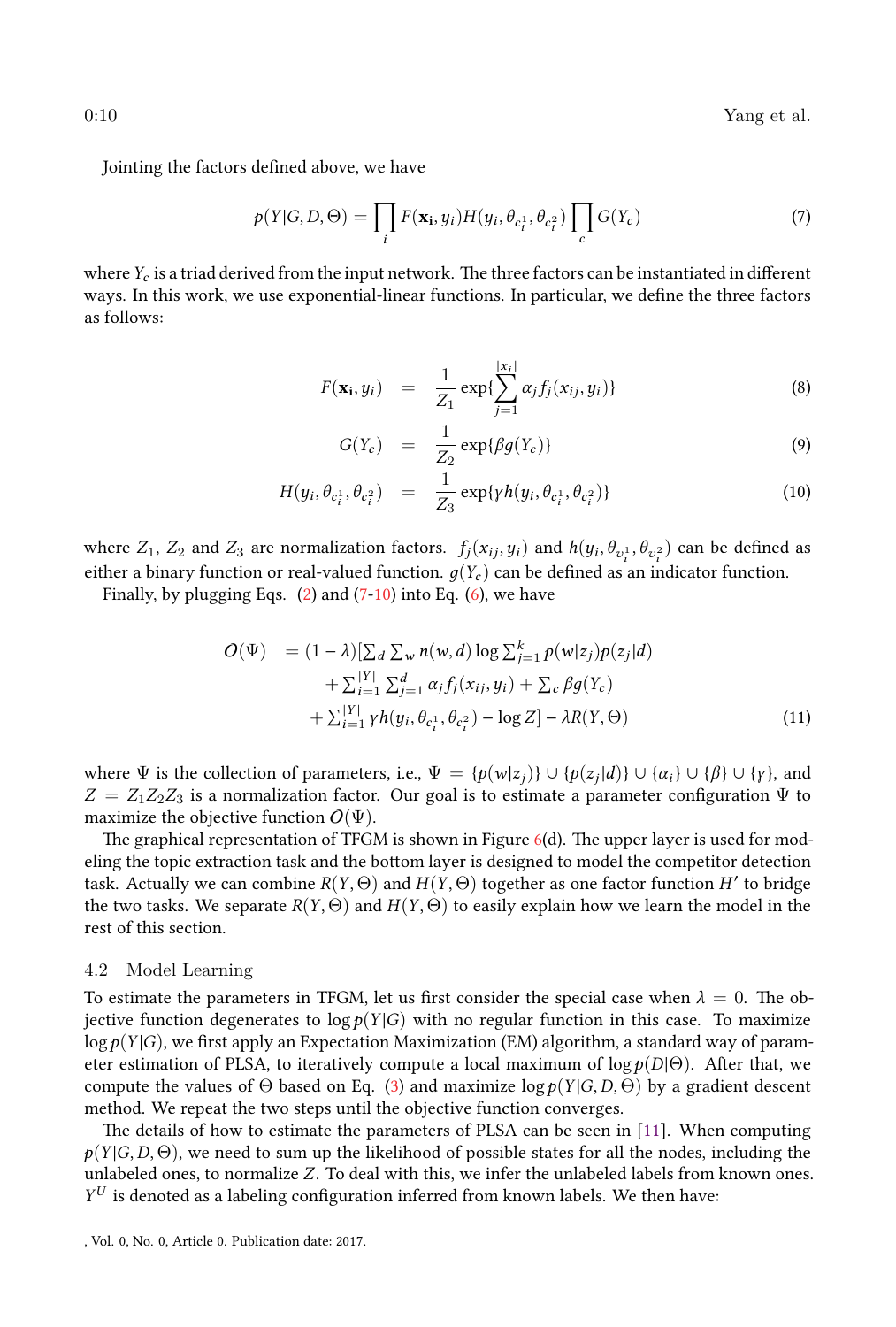$$
\log p(Y|G, D, \Theta) = \log \sum_{Y} v p(Y^U|G, D, \Theta)
$$
  
= 
$$
\log \sum_{Y} v \exp{\{\mu^T \mathbf{Q}(Y^U)\}}
$$
  
- 
$$
\log \sum_{Y} \exp{\{\mu^T \mathbf{Q}(Y)\}}
$$
 (12)

where  $\mathbf{Q}(Y) = ((\sum_i f_j(x_{ij}, y_i))^T, \sum_c g(Y_c), \sum_i h(y_i, \theta_{c_i^1}, \theta_{c_i^2}))^T$ , and  $\mu = (\alpha^T, \beta, \gamma)^T$ .

We introduce the gradient descent method to solve the function. The gradient for each parameter  $\mu$  is calculated as:

$$
\nabla = \frac{\partial \log p(Y|G, D, \Theta)}{\partial \mu}
$$
  
=  $\mathbb{E}_{p_{\mu}(Y^U|G, D, \Theta)} \mathbf{Q}(Y^U) - \mathbb{E}_{p_{\mu}(Y|G, D, \Theta)} \mathbf{Q}(Y)$  (13)

One challenge here is to directly calculate the two expectations. The graphical structure of TFGM may be arbitrary and contain cycles. Thus, we adopt Loopy Belief Propagation (LBP) [27] approximate algorithm to compute the marginal probabilities of  $Y$  and  $Y^U$ . We are then able to obtain the gradient by summing over all the label nodes. An important point here is that the LBP process needs to be proceeded twice during the learning procedure, one for estimating  $p(Y|G, D, \Theta)$ and the other for  $p(Y^U|G,D,\Theta)$ . We update each parameter with a learning rate  $\xi$  with the gradient.

<span id="page-10-0"></span>We now discuss the case when  $\lambda \neq 0$ . In this general case the objective function does not have a closed-form solution. Here, we propose a simple and efficient algorithm which primarily consists of two steps. In the first step, we update  $p(z_j|d)$ ,  $p(w|z_j)$  and  $\mu$  according to the same method in case  $λ = 0$ . In the second step, we fix  $p(w|z_j)$  and  $μ$  to update  $p(z_j|d)$  as follows:

$$
p_{n+1}(z_j|d_{v_i}) = (1-\eta)p_n(z_j|d_{v_i}) + \eta \frac{\sum_{y_{(v_i,v_k)}}=1 \sum_{d_{v_k}} \epsilon_{D_{v_k}} p_n(z_j|d_{v_k})}{\sum_{y_{(v_i,v_k)}}=1 |D_{v_k}|}
$$

where  $D_{v_k}$  denotes the text documents associated with  $v_k$ ,  $d_{v_i} \in D_{v_i}$ , and  $y_{(v_i, v_k)}$  stands for the label correlated with entities  $v_i$  and  $v_k$ . Clearly,  $\sum_j p_n(z_j|d_{v_i})=1$  and  $p_n(z_j|d_{v_i})>0$  always hold in Eq. (14). When the step parameter  $\eta$  is set to 1, it means the new topic distribution of a text document, which belongs to entity  $v_i$ , is the average of the old distributions from all documents of  $v_i$ 's competitors. This is related to the random-walk interpretation. A similar algorithm was also used in [26]. See details in Algorithm 1.

In factor graph, we can also consider making use of topic model's results to help mining competitive relationships; however, the topics are treated equally including ones that might be irrelevant to competitions. In contrast, Topical Factor Graph Model, with the regularizer, can distinguish "competition topics" from irrelevant topics thus to mine competitive relationships more effectively.

# 4.3 Factor Function Definition

We introduce how we define the factor functions in our model. For *attribute factor function*, we define three categories of features.

**Social correlation** In the company data set, we consider tweets related to both companies in two features: the number of tweets with their co-occurrence and the number of tweet-pairs published by one user in a small time interval, in which one tweet is related to one company respectively.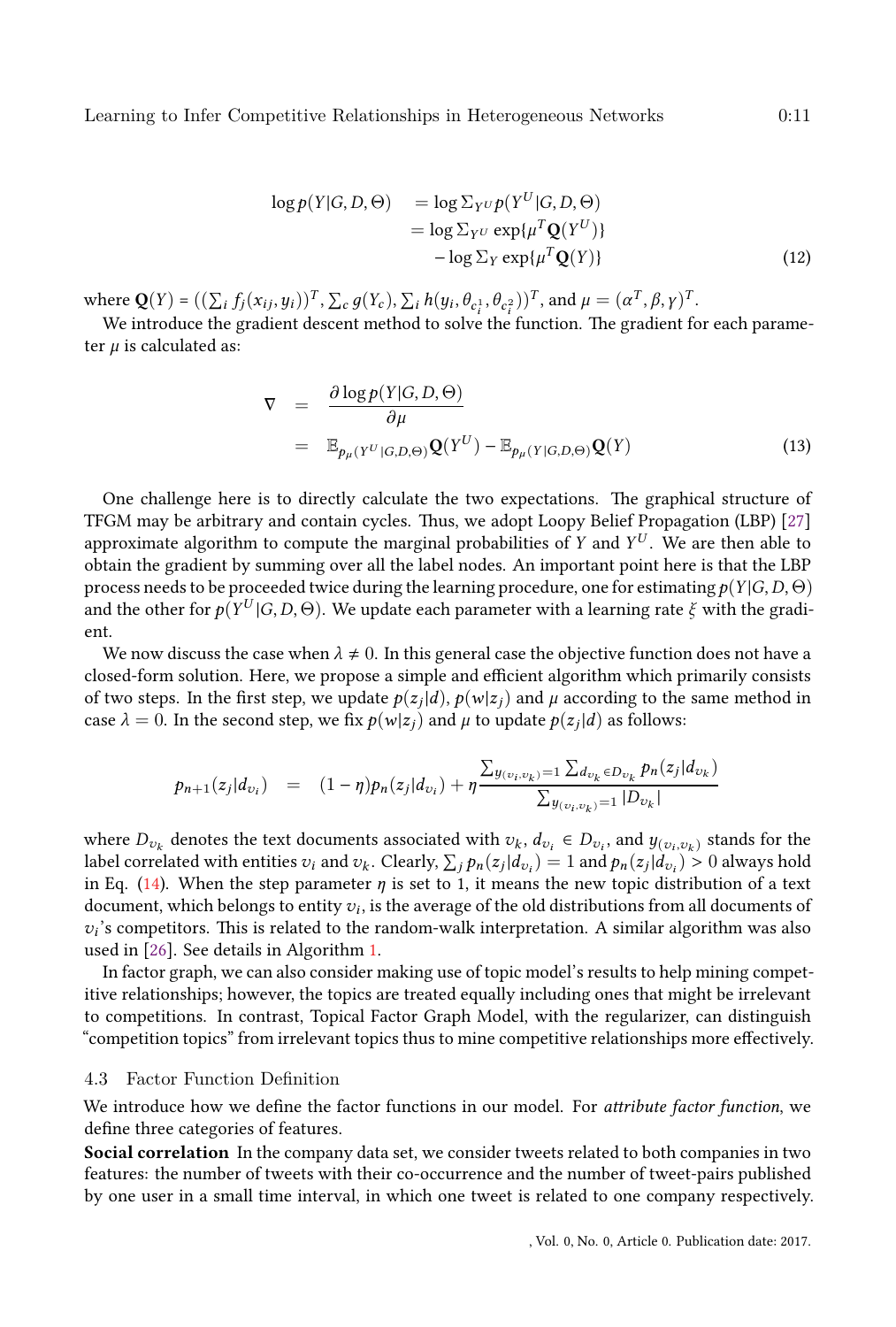### **ALGORITHM 1:** Learning algorithm of TFGM.

**Input:** a network *G*, a partially labeled competitor matrix *Y*, the learning rate *η* and *ξ*, maximum iteration number *I* and *J*. **Output:** estimated parameter Ψ Initialize  $p(z_j|d)$ ,  $p(w|z_j)$  randomly; Initialize *µ* ← 0; **repeat** Update  $p(z_j|w, d)$ ,  $p(w|z_j)$ , and  $p(z_j|d)$  to maximize  $\log p(D|\Theta)$  with EM algorithm. Calculate  $\Theta$  with Eq. (3); **for**  $i = 1$  *to*  $I$  **do** Call LBP to calculate  $\mathbb{E}_{p_{\mu}(Y^U \mid G, D, \Theta)} \mathbf{Q}(Y^U);$  $\mathbb{E}_{p_{\mu}(Y^U \mid G, D, \Theta)} \mathbf{Q}(Y^U);$  $\mathbb{E}_{p_{\mu}(Y^U \mid G, D, \Theta)} \mathbf{Q}(Y^U);$ Call LBP to calculate  $\mathbb{E}_{p_{\mu}(Y|G,D,\Theta)}\mathbf{Q}(Y);$ Calculate  $\nabla_{\mu}$  with Eq. (13); Update  $\mu_{new} = \mu_{old} - \xi \cdot \nabla_{\mu}$ **end for**  $n = 1$  *to*  $J$  **do** Update  $p_{n+1}(z_j|d_{v_i})$  with Eq. (14); **end until** *Convergence*;

In the product data set, we also consider the two similar features corresponding to reviews on products.

**Social homophily** Whether two companies or products have equal social status. In the company data set, we define three features: the number of tweets related to each company, the number of company's official account's Twitter followers, and the number of users who follow both companies. We define two features in the product data set: the price difference of the two products and the number of reviews on each product.

<span id="page-11-0"></span>**Local homophily** In the company data set, we extract patent and inventor information of each company and consider whether two companies have common points in this. We use two features: the number of common inventors and the number of patents they have. In the product data set, we consider only one feature: the number of users who reviewed both products.

For *balanced triangle factor function*, we define eight features to capture all the possible situations for every three links. We define *topic factor function* as [th](#page-3-0)e cosine similarity between the two topic distributions.

### 5 APPLICATION: JOB-HOPPING PREDICTION

Given two companies *A* and *B*, knowing whether they are competing with each other or not, we further study whether there will be a job-hopp[in](#page-12-0)g trend occurs between *A* and *B*. See the formal definition of the job-hopping prediction problem in Section 2. To the best of our knowledge, we are the first to give a formal definition and solution of the job-hopping prediction problem.

In this section, we present our approach for job-hopping prediction. Our basic idea is first capturing the fundamental cause of job-hopping, then using them as features in a machine learning framework. Both quantitative and qualitative experiments on these models show the effectiveness of our proposed features (see details in Section 6).

**Features** We begin with the features used to solve the job-hopping prediction problem. In this work, we mainly consider two kinds of features: *intellectual capital* and *social relationships*.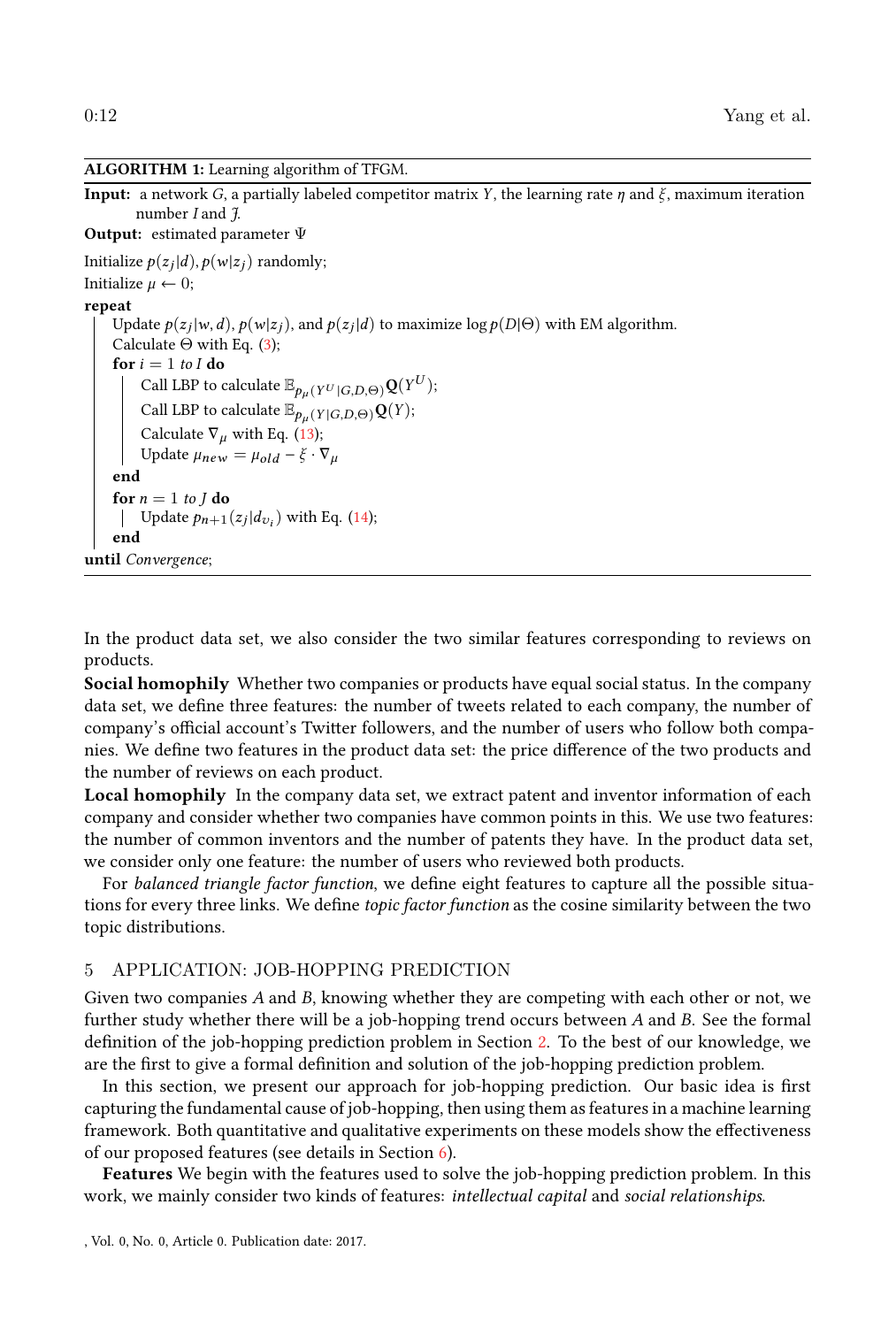Intellectual capital represents the benefits new employees bring with for a company [15]. In economics, intellectual capital consists of *human capital*, which is the employees of a company who contribute through their skills and expertise, and *structural capital*, which includes the supportive infrastructure, processes, and databases of the organization that enable human capital to function (e.g., patents, buildings, hardware, etc.) [24]. Specifically, in this work, we use the number of inventors and patents of a company to represent its human capital and structural capital respectively. Thus, given given a pair of two companies, we define the intellectual capital feature as the difference of the number of two companies' inventors and patents.

We further define the social relationship feature, which includes the competitive relationships detected by our proposed model, and the hidden topic relationship between their business or research directions. More specifically, given two companies  $c_1$  and  $c_2$ , we use a binary value to denote whether two companies are competitors or not, and define t[he](#page-21-2) score of their hidden topic relationship at time *t* as a K-dimension vector

<span id="page-12-1"></span>
$$
h(c_1, c_2)_k = \frac{p(z_k|c_1, t) - p(z_k|c_1, t - 1)}{p(z_k|c_2, t) - p(z_k|c_2, t - 1)}
$$
(14)

where  $p(z_k|c, t)$  indicates the proportion of topic  $z_k$  in company *c* at time *t*. For implementation,  $p(z_k|c,t)$  is calculated by topic modeling methodologies (e.g., LDA [2]) based on patents of company *c* at time *t*. As the equation above suggests, companies with similar raising/falling trend on topic *z<sup>k</sup>* woul[d h](#page-12-1)ave a greater value on *k*-th dimension.

**Learning Methodology** The features described above could be used in several machine learning frameworks. Here, we use a multi-nominal logistic regression as an example to model the job-hopping probability from company  $c_1$  to  $c_2$  or the opposite (i.e.,  $I^{(c_1,c_2)}$ ). For simple representation, given a company  $c$ , we use matrix  $S_c^t$  to denote its *intellectual capital features* as we introduced above. We also given by the two companies' hidden topic relationship  $h(c_1, c_2)$  (see details in Eq. 14) and their competitive relationship  $y_{c_1,c_2}$  determined by TFGM. Based on these information, we formally define the multi-nominal logistic regression as follows:

$$
P(l^{(c_1,c_2)} = l | S_{c_1}, S_{c_2}, \theta_{c_1}, \theta_{c_2}, y_{c_1,c_2}) = \frac{\exp(w_l \cdot S_{c_1} - S_{c_2}, h(c_1,c_2), y_{c_1,c_2} >)}{1 + \sum_{l'} \exp(w_{l'} \cdot S_{c_1} - S_{c_2}, h(c_1,c_2), y_{c_1,c_2} >)} \tag{15}
$$

where **w**, a  $|S_c| + 2$  dimensioned vector, is the parameter we aim to learn. Given a train data set {*l*}, the objective function is defined as

$$
L(\mathbf{w}, G, Y, \theta, \{l\}) = \prod_{l \in \{l\}} P(l|G, Y, \theta, \mathbf{w})
$$
\n(16)

<span id="page-12-0"></span>Several classic learning algorithms like gradient descent, Newton method, and quasi Newton method could be employed to estimate the value of **w**. In this work, we utilize Newton method.

Other models like SVM could also be employed in a similar way. We will present the performance of the proposed features utilized in both two models.

# 6 EXPERIMENTAL RESULTS

In this section, we validate the effectiveness of the proposed approach.

# 6.1 Data Sets

**Data Preparation** We consider two data sets in our evaluation: Company and Product.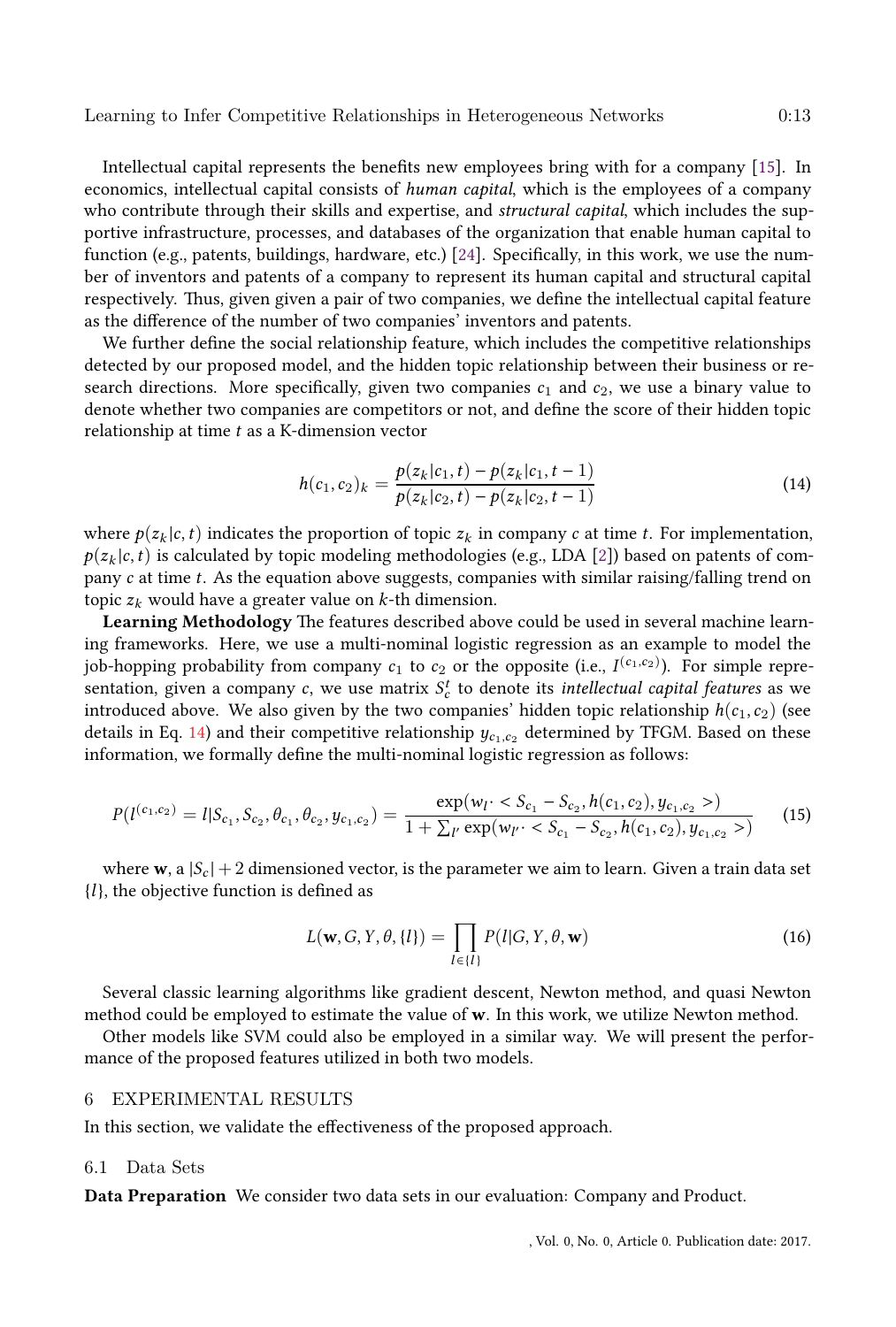<span id="page-13-1"></span>0:14 Yang et al.

| Domain | Method      | Prec.  | Rec.   | F <sub>1</sub> | Accu.  |
|--------|-------------|--------|--------|----------------|--------|
|        | CS          | 0.1858 | 0.7574 | 0.2983         | 0.3706 |
|        | TF          | 0.2312 | 0.2585 | 0.2441         | 0.5544 |
|        | RW          | 0.4605 | 0.2482 | 0.3226         | 0.8489 |
| Tech.  | <b>SVM</b>  | 0.6643 | 0.5793 | 0.6189         | 0.8027 |
|        | LR          | 0.5636 | 0.5671 | 0.5653         | 0.7589 |
|        | <b>FGM</b>  | 0.7400 | 0.6768 | 0.7070         | 0.8449 |
|        | <b>TFGM</b> | 0.7576 | 0.7622 | 0.7599         | 0.8668 |
|        | <b>CS</b>   | 0.2072 | 0.4200 | 0.2775         | 0.1335 |
|        | TF          | 0.3158 | 0.0882 | 0.1379         | 0.5930 |
|        | RW          | 0.3488 | 0.4115 | 0.3776         | 0.5774 |
| Energy | <b>SVM</b>  | 0.4444 | 0.1429 | 0.2162         | 0.7844 |
|        | LR          | 0.3750 | 0.2143 | 0.2727         | 0.7621 |
|        | <b>FGM</b>  | 0.6644 | 0.9340 | 0.7765         | 0.8571 |
|        | <b>TFGM</b> | 0.6558 | 0.9528 | 0.7769         | 0.8546 |
| Health | CS          | 0.1175 | 0.0822 | 0.0967         | 0.0233 |
|        | TF          | 0.2727 | 0.0045 | 0.0089         | 0.5653 |
|        | RW          | 0.1581 | 0.1235 | 0.1387         | 0.6306 |
|        | <b>SVM</b>  | 0.7000 | 0.1000 | 0.1750         | 0.7471 |
|        | LR          | 0.1667 | 0.0142 | 0.0263         | 0.7165 |
|        | <b>FGM</b>  | 0.9041 | 0.9429 | 0.9231         | 0.9579 |
|        | TFGM        | 0.9178 | 0.9571 | 0.9371         | 0.9655 |

Table 1. Competitor detection performance of different methods in three domain[s.](#page-13-0)

*Company.* Description of the company data set is given in §3. As there is no standard ground truth to quantitatively evaluate the performance of mining competitive relationships, for evaluation purpose, we have collected the competitive relationships between companies from *Yahoo!* Finance. Specifically, Yahoo! Finance provides a list of competitors for each company.<sup>6</sup> It also categorizes all the companies into different domains (called sector) such as technology, energy, and health. Each company may be classified into two domains. In this way, we create a ground truth for evaluating topic-level competitive relationships mining. In total, the company data set contains 1,393 companies from three domains.

<span id="page-13-0"></span>*Product.* The product data was extracted from Epinions, a website on which users pose reviews on their purchased products. We extracted information between two products such as price difference, reviewers who had reviewed on both of the products, comments that had both of the products' names as social networks features. The text information which supports the topic model was derived from the products' reviews. The data set consists of 120 products, 972 reviews of the products, and 861 users who wrote comments on these products. Some example products include Canon 550D, Canon 5D Mark II (5d mii), Nikon D90, iPhone 4, iPad 2 and Amazon Kindle 2.

<sup>6</sup>For example, http://finance.yahoo.com/q/co?s=MSFT+Competitors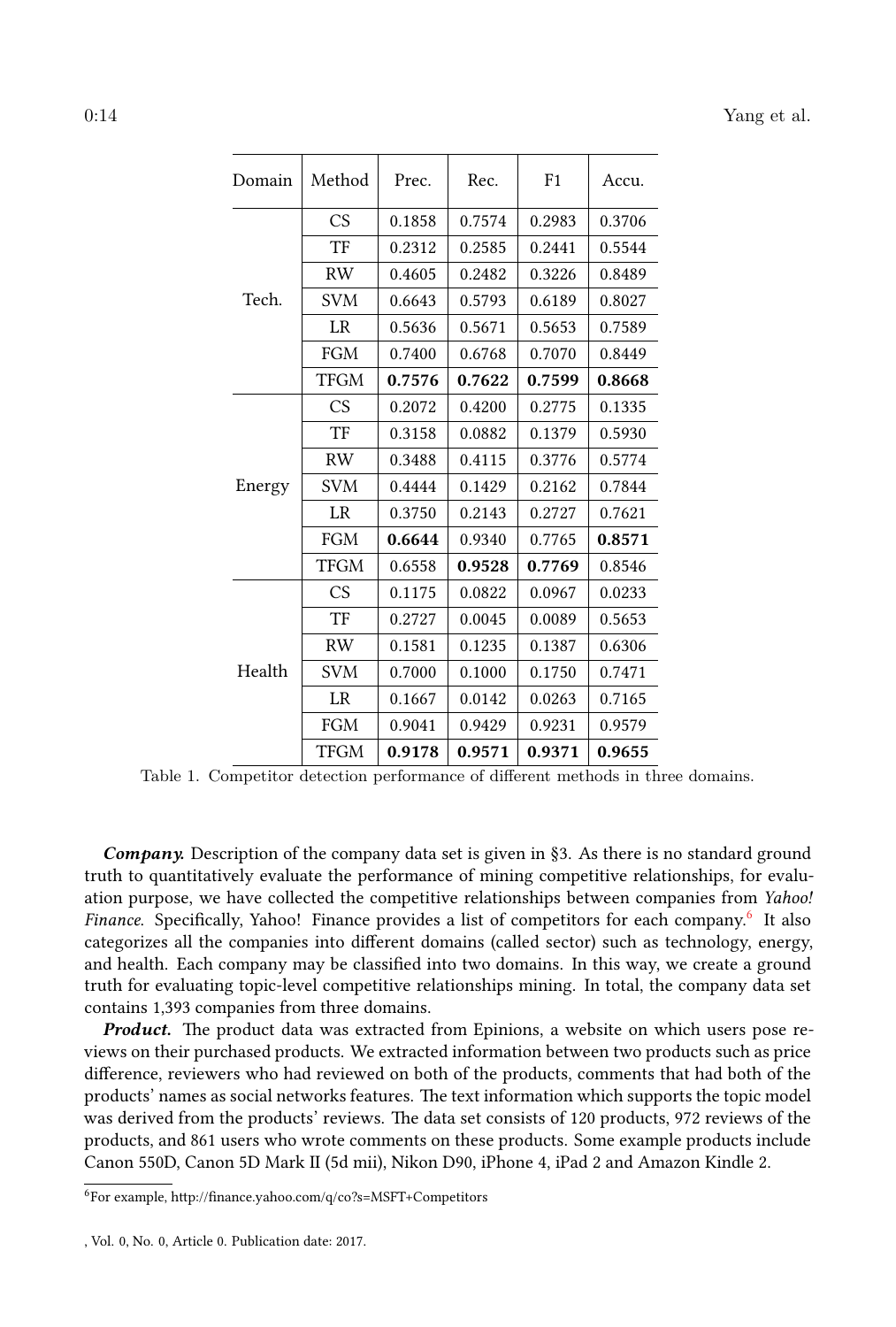**Evaluation** We conduct two types of experiments to evaluate the proposed approach. The first one is to identify global competitors. We evaluate the proposed model and compare it with alternative methods in terms of Precision (Prec.), Recall (Rec.), F1-Measure (F1), and Accuracy (Accu.). The second experiment is to detect competitors at specific topics, we define the probability of two competitors  $v_1$  and  $v_2$  competing in an area described by specific topic *z* as

$$
p(v_1, v_2|z) = \frac{p(z|v_1)p(z|v_2)}{p(z)}
$$
\n(17)

In each experiment, we rando[mly](#page-22-7) picked 40% in each category as training (labeled) data and the rest as test (unlabeled) data. For evaluating the performance of topic-level competitor detection: we first determine whether two companies have a competitive relationship or not. After that, given a topic *z* and a company  $v_1$ , we rank its competitors by  $p(v_1, v_2|z)$ . At last we compare the rank with the ground truth from Yahoo! finance in terms of precision at position n (P@n), mean average precision (MAP) and normalized discount cumulative gain at position n (N@n). A similar method was previously used in [34].

We compare TFGM with the following baseline methods.

*Content Similarity (CS).* It calculates the cosine similarity between two companies' topic distributions and labels companies as competitors if their similarity value is greater than a threshold (0.2). We design it to see how unsupervised method works in this task.

*Twitter [Fil](#page-22-8)t[eri](#page-22-9)ng (TF).* It simply labels companies who have been mentioned in a same tweet at least one time as competitors. It is also an unsupervised method.

*Random Walk with Restart (RW).* It uses the network information to identify competitive relationships. Specifically, it builds up a tripartite graph which contains three types of node: inventors, compani[es](#page-21-3), and patent categories (topics). For each company node *v* and topic node *z*, it creates a link from *v* to *z* and a link with opposite direction. Then the random walk with restart algorithm [37][36] is applied to rank competitors.

*[SVM](#page-22-10).* It uses all the features we defined in TFGM (see Appendix for details) to train a classification model (but SVM does not consider the correlation among the identified competitive relationships). We then employ it to predict the company pairs' labels in the test data. For SVM, we ch[oos](#page-22-11)e LIBSVM [3].

*LR.* It uses the same features as in the SVM method. The only difference is the way in which it uses logistic regression classification to predict the labels in the test data. The method was used in [21] to predict positive and negative links in social networks.

*FGM.* It trains a factor graph model with partially labeled data and all factors we defined in §4. This method can also been regarded as a special case of TFGM when  $\lambda = 0$ . This method was used in [35] to classify the type of social relationships.

All algorithms are implemented in C++, and all experiments are performed on a Mac running Mac OS X with Intel Core i7 2.66 GHz and 4 GB memory. We empirically set the number of topics in TF[GM](#page-13-1) as 100, and set parameters  $\eta = 0.1$  and  $\lambda = 0.5$  in all other experiments. We will give the sensitivity analysis of these parameters later. We also set the maximum iteration number  $I = 500$ and  $\mathcal{J} = 20$ . In general, the efficiency of TFGM is acceptable. It takes 2 hours to learn from the company data set.

# 6.2 Experimental Results

Table 1 shows the results of detect competitors globally with different approaches on the company data set. We can see that TFGM clearly outperforms CS, TF, RW, SVM and LR in all domains (+57.98% in terms of the average F1). CS, TF and RW methods only consider content information,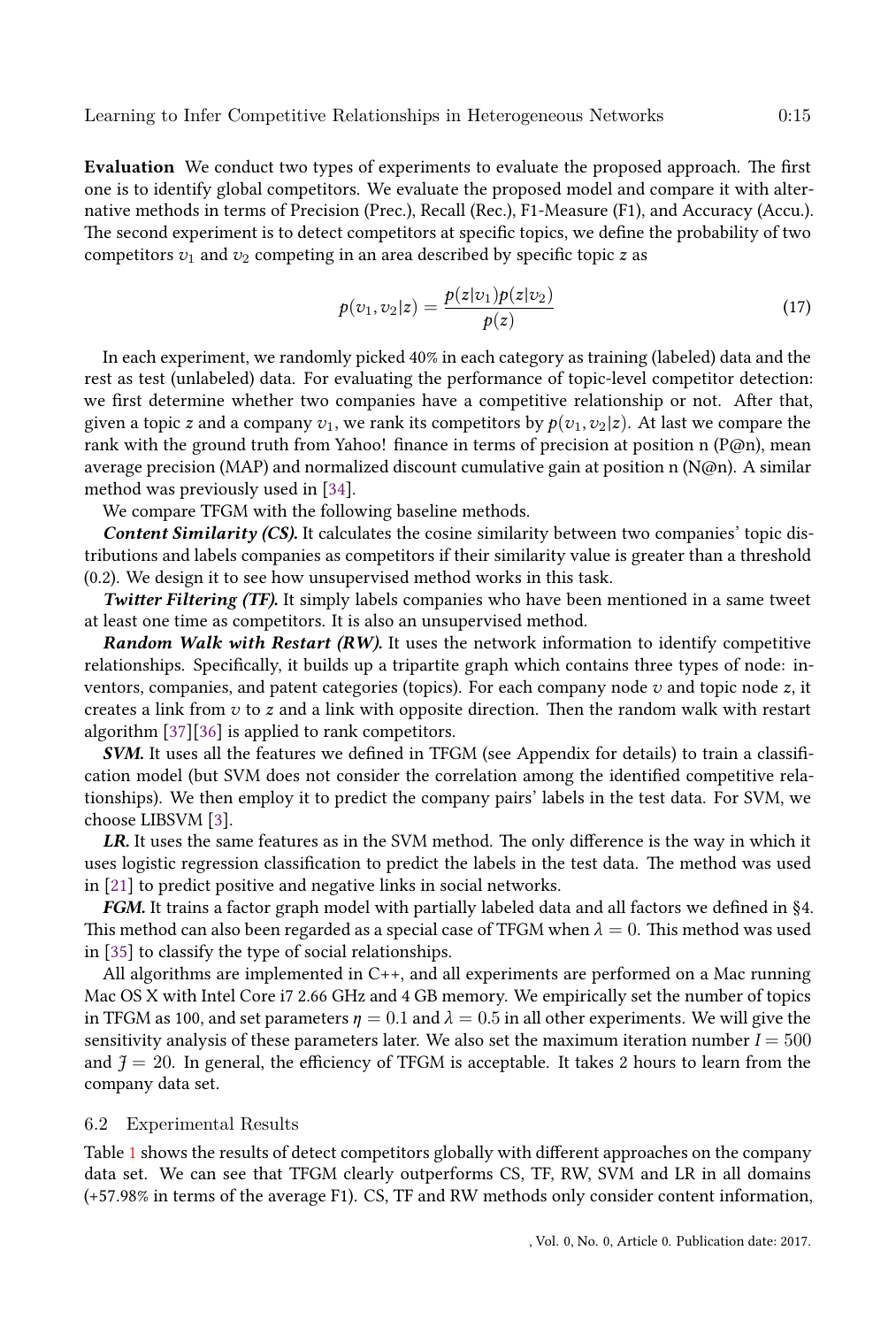| Domain | Method      | P@5    | P@10   | <b>MAP</b> | N@5    | N@10   |
|--------|-------------|--------|--------|------------|--------|--------|
| Tech.  | <b>RW</b>   | 0.3556 | 0.2616 | 0.3614     | 0.3917 | 0.3137 |
|        | <b>TFGM</b> | 0.6762 | 0.4270 | 0.7657     | 0.6342 | 0.5542 |
| Energy | <b>RW</b>   | 0.2455 | 0.1712 | 0.0518     | 0.2391 | 0.1898 |
|        | <b>TFGM</b> | 0.6182 | 0.3614 | 0.8785     | 0.7079 | 0.6392 |
| Health | <b>RW</b>   | 0.1067 | 0.1046 | 0.0094     | 0.1143 | 0.1104 |
|        | <b>TFGM</b> | 0.3677 | 0.2225 | 0.8861     | 0.8233 | 0.7328 |

Table 2. Topic-level competitor detection performance of different methods in three domains.

which leads to a bad performance. Compared with SVM and LR, one of TFGM's advantages is making use of the unlabeled data. Essentially, it further considers some latent correlations in the data set, which cannot be leveraged with only the labeled training data. At the same time, TFGM also shows satisfying robustness. We can see that SVM and LR have unstable performances over different domains. For example, in Tech. domain, SVM has F1 of 0.62 which falls to 0.18 in Health domain. This is because competitive relationships in Health domain are quite sparse, which makes SVM mostly label company relationships as not competitive. Compared to FGM, with topic model incorporated, TFGM differentiates "competition topics" from those irrelevant topics and obtains a further improvement (e.g., +5% F1-score in Tech. domain).

There are two ways to detect topic-level competitors. One is the method we introduced above in §5.1. However, there is a different method for Random walk with restart: if we remove all "topic nodes" except one of them, the result would be the competitors in the corresponding topic. There are many ways in implementing the first method, e.g., all baselines. However due to the space limitation, we only present results generated by TFGM. Also, baseline methods produced poor results in the first few steps, thus it is reasonable to ignore them. Table 2 shows comparison result of TFGM and RW, from which we can see that TFGM clearly outperfor[ms](#page-16-0) RW.

# 6.3 Analysis and Discussion

**Factor Contribution** To determine the contributions of different factors to the model performance, we remove them one by one (first balanced triangle factor function, followed by the topic factor function), and then train and evaluate the performance. Figure 7 shows the F1-Measure score after ignoring the factor functions. We can observe clear drops on the performance, which indicat[es](#page-16-1) that each factor incorporated in the model has its specific contribution to the final result.

**How Heterogeneous Networks Help** Social network and patent network are two fundamental constituent parts of the heterogeneous network we are studying on. To study how heterogeneous network helps solve this problem, we dismiss the two data source respectively. Furthermore, we design another method to make use of the heterogeneous data source: we regard two companies as competitors if either of the methods based on a single data source labels them as competitors. Figure 8 shows the F1-Measure of these three methods comparing to the original approach. We can see that the model with both components incorporated exceeds the other two incomplete TFGM greatly in performance, which indicates that our model works better by learning across a heterogeneous network than either of the two networks. P+S's score drops greatly compared with TFGM's. It even underperforms methods based on a single data source. By investigation, we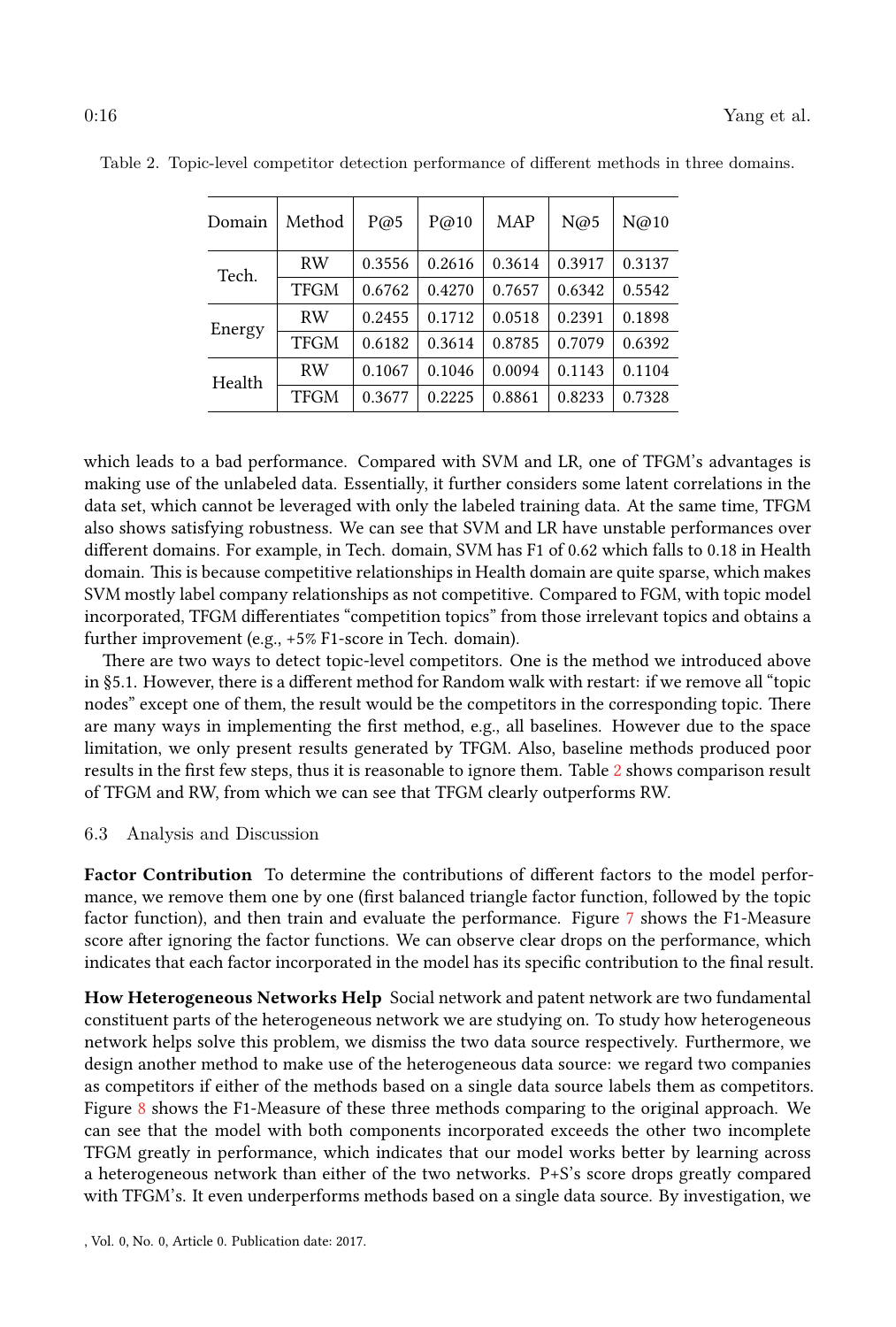<span id="page-16-0"></span>

<span id="page-16-1"></span>Fig. 7. Factors contribution. TFGM-B: ignoring balanced triangle factor function. TFGM-BT: further ignoring topic factor function.



<span id="page-16-2"></span>Fig. 8. Network contribution. TFGM-P: ignoring the patent information. TFGM-S: ignoring the social network. P+S: combining the two networks by simply labeling competitor relationships basing on whether TFGM-P OR TFGM-S has labeled it.



Fig. 9. [Pe](#page-16-2)rformance of TFGM by varying parameter *η*.

find that if either one of TFGM-P and TFGM-S mistakenly labeled two entities as competitors, P+S keeps the mistake, which has severe adverse impact on the precision of the model.

**Sensitivity Analysis** We conduct two experiments to test how parameter *η* and *λ* influence TFGM's performance. Figure 9 shows the trend of each measure following the changes of *η* in all domains (*λ* is fixed as 0.5). TFGM has low sensitivity of *η* in Energy and Health domains (the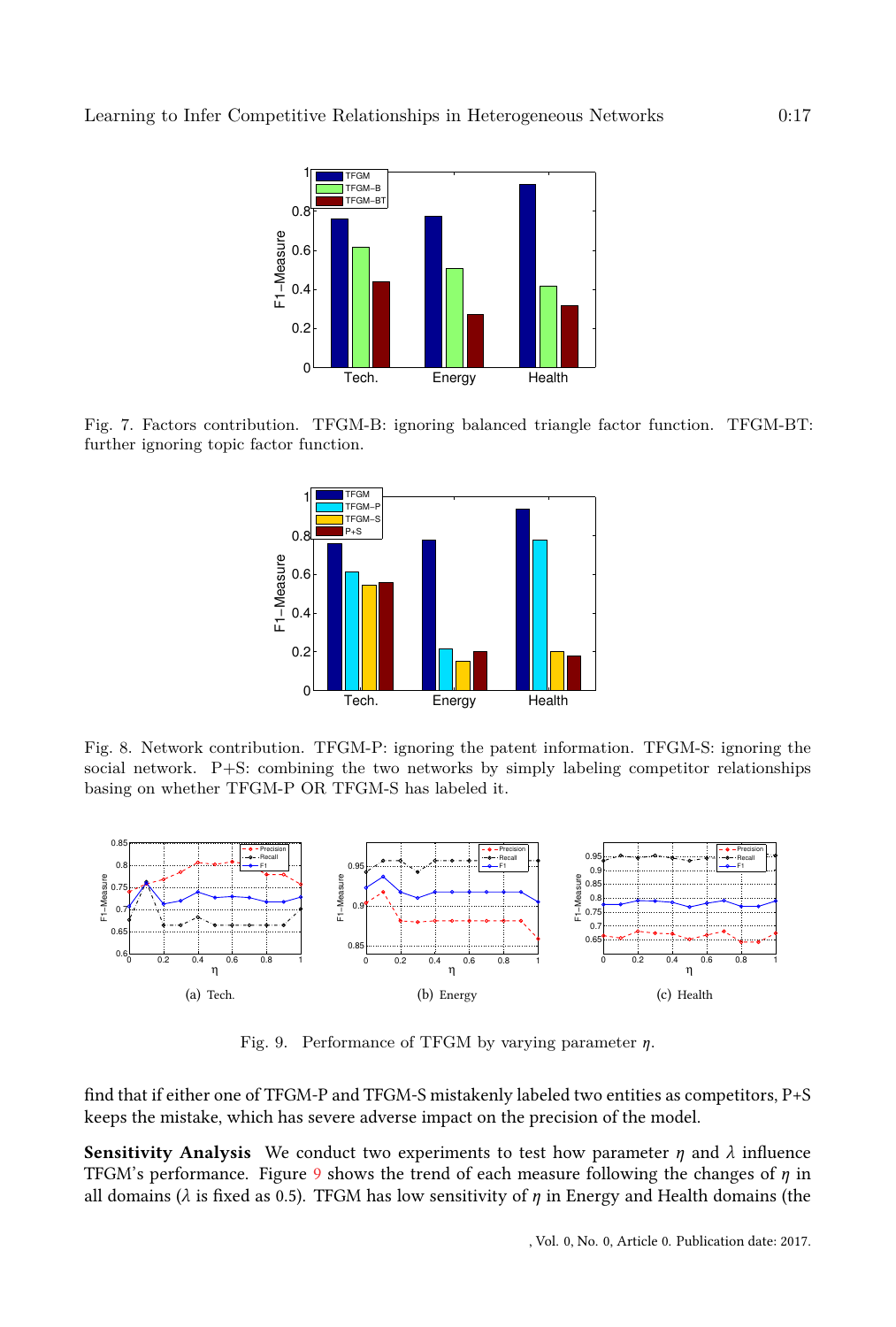

<span id="page-17-0"></span>Fig. 10. Performance of TFGM by varying parameter *λ*.

| Topic     | Words         | Competitors                |  |  |
|-----------|---------------|----------------------------|--|--|
|           | image         | <b>NVIDIA Vs. Autodesk</b> |  |  |
| Topic #4  | graphics      | Adobe Vs. VMware           |  |  |
|           | pixel         | VMware Vs. Autodesk        |  |  |
|           | 3d            | Microsoft Vs. NVIDIA       |  |  |
|           | database      | Oracle Vs. Jabil Circuit   |  |  |
| Topic #31 | distributed   | Yahoo! Vs. Jabil Circuit   |  |  |
|           | query         | Google Vs. Jabil Circuit   |  |  |
|           | domain        | Microsoft Vs. Google       |  |  |
| Topic #76 | semiconductor | Novellus Systems Vs. Intel |  |  |
|           | toner         | First Solar Vs. CREE       |  |  |
|           | compositions  | Applied Materials Vs. IBM  |  |  |
|           | chamber       | Motorola Vs. CREE          |  |  |

Table 3. Examples of topic-level competitors.

largest difference of F1 is less than 4% in both domains). However, in Tech. domain, the precision value slowly rises as *η* grows and then falls after  $\eta = 0.6$ . The recall value overall stays stable, yet it has a rapid fall from  $\eta = 0.1$  to  $\eta = 0.2$ . We then fix  $\eta = 0.1$  and see how F1-score changes by varying *λ*. As Figure 10 shows, the score increases slo[wly](#page-17-0) at the beginning but falls a bit more quickly when  $\lambda$  becomes larger ( $> 0.5$ ).

6.3.1 Case Study. In this section, we demonstrate some examples generated from our experiments to show the effectiveness of our approach.

**Topic-level Co[mp](#page-18-0)etitor Analysis** We study on topic-level competitor cases to see in real how text topics information helps competitor analysis. Table 3 displays results of several examples, listing the top competitors under the area given by a topic. As in Topic #4 describing graphic design, while the top competitors given by our model, NVIDIA and Autodesk, are two of the industry leaders.

On the other hand, given a pair of competitors, we try to figure out under which areas they are competing. Table 4 shows the top two topics for each pair of competitors according to  $p(v_1, v_2|z)$ .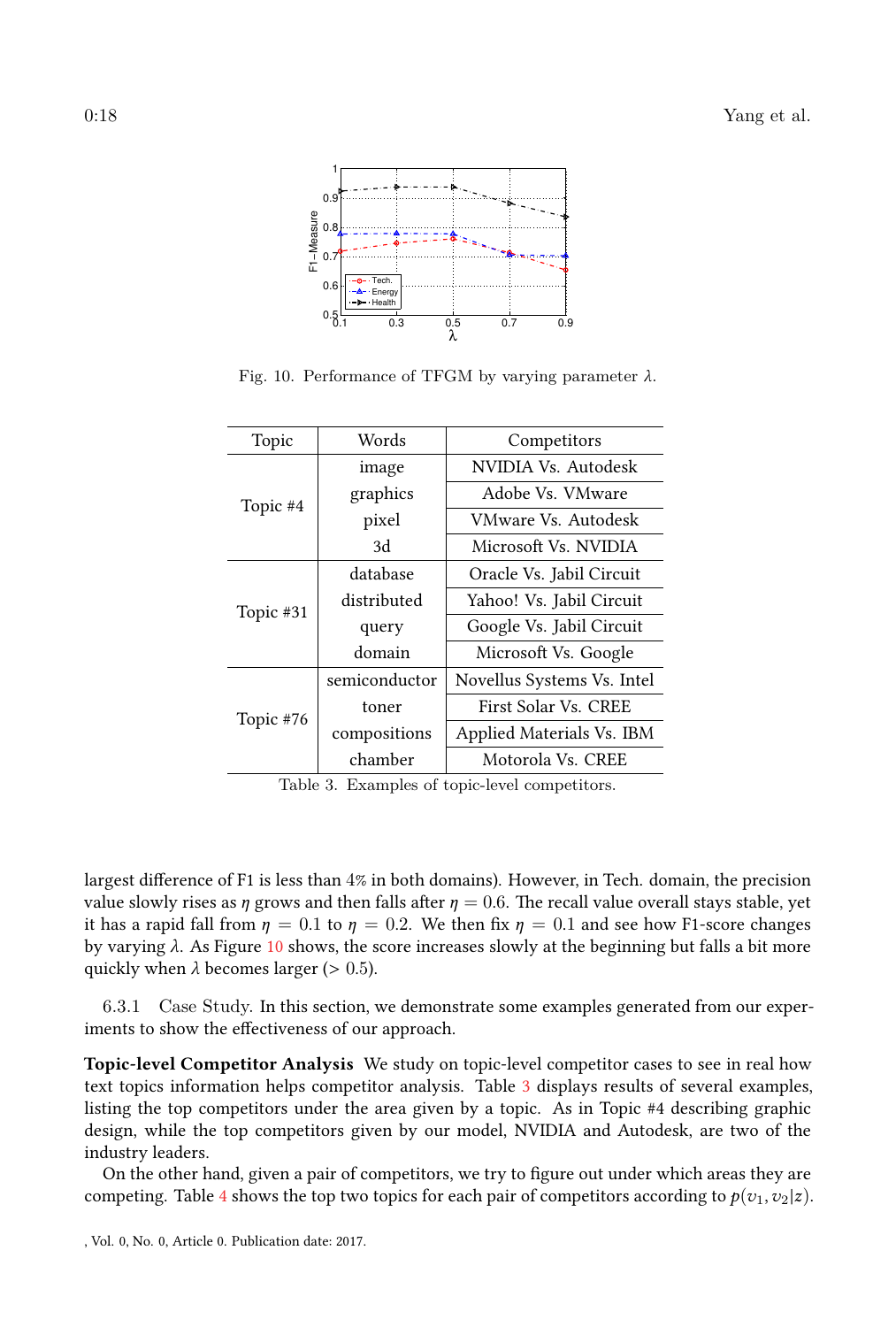<span id="page-18-0"></span>

| Competitors<br>Topic    |           | Hot words                      |  |  |
|-------------------------|-----------|--------------------------------|--|--|
|                         | Topic #16 | communicating, microprocessors |  |  |
| Samsung<br>Vs. Apple    |           | aluminum, cover, operating     |  |  |
|                         | Topic #93 | electronic, processor, program |  |  |
|                         |           | memory, monitor, multiple      |  |  |
|                         |           | query, web, knowledge          |  |  |
| Microsoft<br>Vs. Google | Topic #48 | database, based, search        |  |  |
|                         |           | operating, program, service    |  |  |
|                         | Topic #81 | system, software, manage       |  |  |
|                         |           |                                |  |  |

<span id="page-18-1"></span>Table 4. Examples of competitors correlating topics.

|         | 550d            | 5d mii                | d90                   | Iphone4 | Ipad <sub>2</sub> | kindle2 |
|---------|-----------------|-----------------------|-----------------------|---------|-------------------|---------|
| 550d    |                 | $\checkmark$ $\wedge$ | $\checkmark$ $\wedge$ |         |                   |         |
| 5d mii  | $\sqrt{\Delta}$ |                       |                       |         |                   |         |
| d90     | ✓△              | $\checkmark$ $\wedge$ |                       |         |                   |         |
| iphone4 |                 |                       |                       |         |                   |         |
| ipad2   |                 |                       |                       |         |                   |         |
| kindle  |                 |                       |                       |         |                   |         |

Table 5. Examples of competitors among products.  $\checkmark$ : the results of TFGM,  $\Delta$ : the results of FGM.

We can tell that our model finds Samsung and Apple actually correlating to topics like "communicating" etc, indicating mobile phones, and "program","processor", indicating computers – corresponds to the real situation. Similar results can be seen in topics [co](#page-18-1)rrelated to Microsoft and Google.

**Competitive Relationships between Products** Our model is flexible and can be easily applied to other data sets. We apply it to find competitive relationships between products. Here, the competitive relationships used to train our model are labeled by 6 human annotators. Two products are competitors to each other only if 5 of 6 annotators say so. Table ?? shows an example result compared with FGM. As we can see, both TFGM and FGM detect Nikon D90 as a competitor of both of the Canon cameras. But FGM wrongly labels Kindle 2 and 550D as competitors. Under our study, we find that many users discussed about how Kindle 2 or 550D is better than older versions, which makes the two products' distributions of the topic "version" similar to each other. It, therefore, contributes a positive weight to labeling them as competitors. Yet they are obviously not competitors and "version" is not a classic topic about competition. FGM is misled by this phenomenon while TFGM distinguishes this irrelevant topic from valuable ones.

Another interesting fact is that TFGM considers iPhone 4 and 550D as competitors. This is feasible since iPhone 4, with excellent photo-shooting performance and a similar price, is quite an alternative of 550D from customers' perspectives. At the same time, although iPad 2 has a camera built in, it is not often used for taking pictures. Thus, TFGM does not treat it as competitors of the cameras.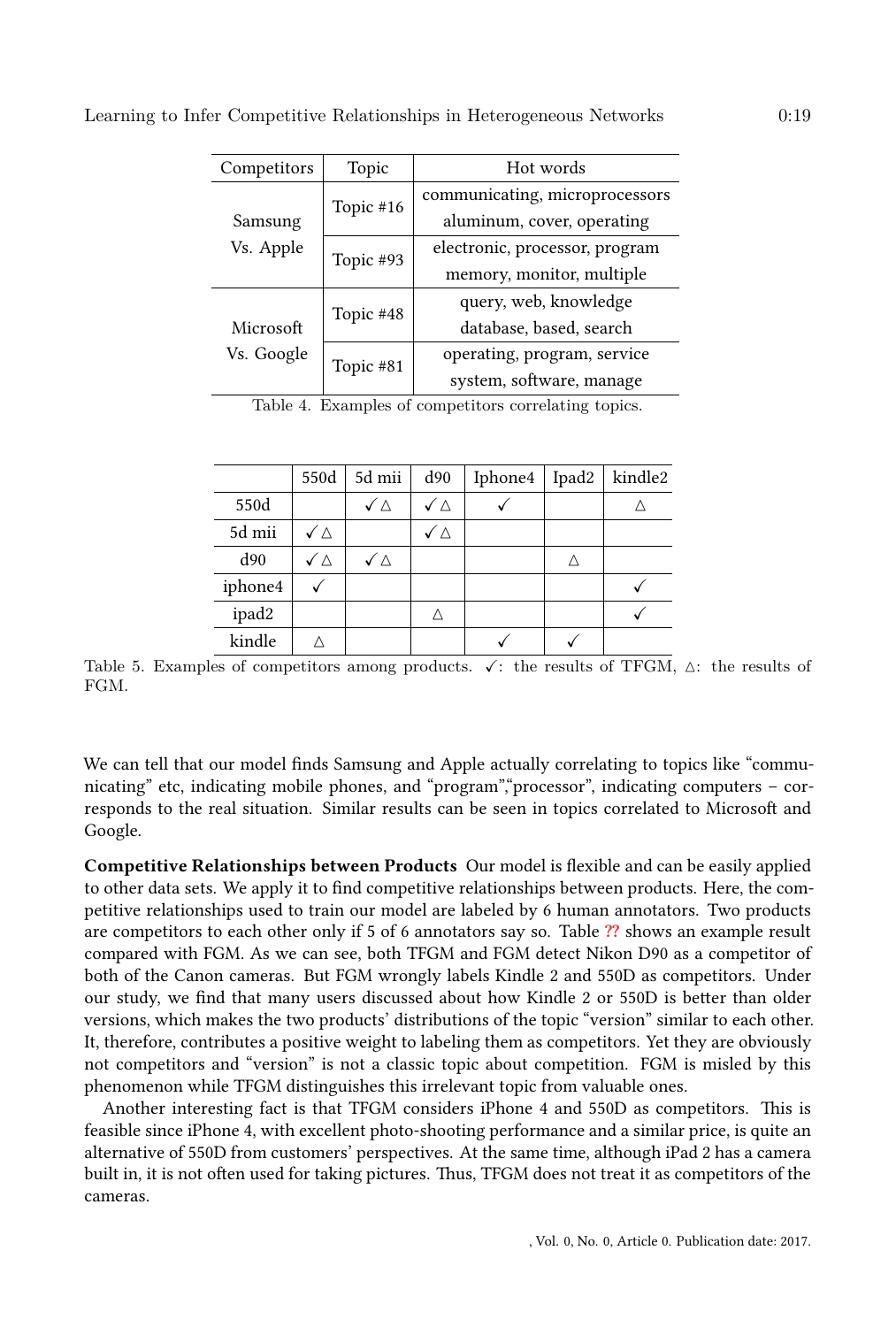<span id="page-19-0"></span>0:20 Yang et al.

| Subtasks              | Method          | Precision | Recall | F1-Measure |
|-----------------------|-----------------|-----------|--------|------------|
| $A \rightarrow B$     | LR-TFGM         | 0.725     | 0.203  | 0.318      |
|                       | LR              | 0.665     | 0.607  | 0.635      |
|                       | <b>SVM-TFGM</b> | 0.684     | 0.794  | 0.735      |
|                       | <b>SVM</b>      | 0.775     | 0.905  | 0.835      |
| $A \leftarrow B$      | LR-TFGM         | 0.848     | 0.835  | 0.842      |
|                       | LR              | 0.818     | 0.858  | 0.837      |
|                       | SVM-TFGM        | 0.842     | 0.844  | 0.843      |
|                       | <b>SVM</b>      | 0.842     | 0.844  | 0.843      |
| $A \leftrightarrow B$ | LR-TFGM         | 0.649     | 0.939  | 0.767      |
|                       | LR              | 0.767     | 0.772  | 0.770      |
|                       | <b>SVM-TFGM</b> | 0.693     | 0.579  | 0.631      |
|                       | SVM             | 0.992     | 0.821  | 0.899      |
| Avg.                  | LR-TFGM         | 0.741     | 0.727  | 0.689      |
|                       | LR              | 0.762     | 0.765  | 0.763      |
|                       | SVM-TFGM        | 0.736     | 0.735  | 0.732      |
|                       | SVM             | 0.870     | 0.858  | 0.859      |

Table 6. Performance of job-hopping prediction.

# 6.4 Results of Job-Hopping Prediction

To see how the competitive relationship mining problem helps the job-hopping prediction problem, we conduct another experiment based on the patent data set. For each pair of two companies(*A*, *B*), to define the order, we let *A* to be the one with more patents within time *t* comparing with *B*. We say an e[m](#page-19-0)ployee *e* hops to company *B* from company *A* at time *t*, if *e* applies patents affiliated in company *A* before time *t*, and applies patents affiliated in company *B* after time *t*.  $l^{A,B} = 1$   $(A \rightarrow B)$ indicates that at ti[me](#page-11-0) *t* there are more employees hopping to company *B* from *A* than employees hopping to company *A* from *B*.  $l^{A,B} = -1$  (*A* ← *B*) indicates the opponent case.  $l^{A,B} = 0$  $(A \leftrightarrow B)$  indicates that there is no employees hopping between company A and B at time t. In our experiment, we set *t* as the year 2010.

Table 6 presents the performance of job-hopping prediction. We present the prediction performance of all three labels and in average. LR and SVM are two methods utilizing the features we describe in Section 5 in Logistic Regression and SVM respectively. LR-TFGM and SVM-TFGM are two baselines which utilizes all features but the one indicating whether *A* and *B* are competitors or not, which is calculated by TFGM.

From the results, we see clearly that knowing the competitive relationship between two companies helps the performance (e.g., +10.7% in term of F1 based on logistic regression). By a careful study, we find that without knowing whether the two companies are competitors or not, both LR and SVM tend to predict that there would be more employees hop to companies with more patents and inventors. However, they misjudge the case that there would be no job-hopping between companies with a great difference between their patents and inventors, but no business connections. The competitive relationships bring in the social information of companies and improves the recall.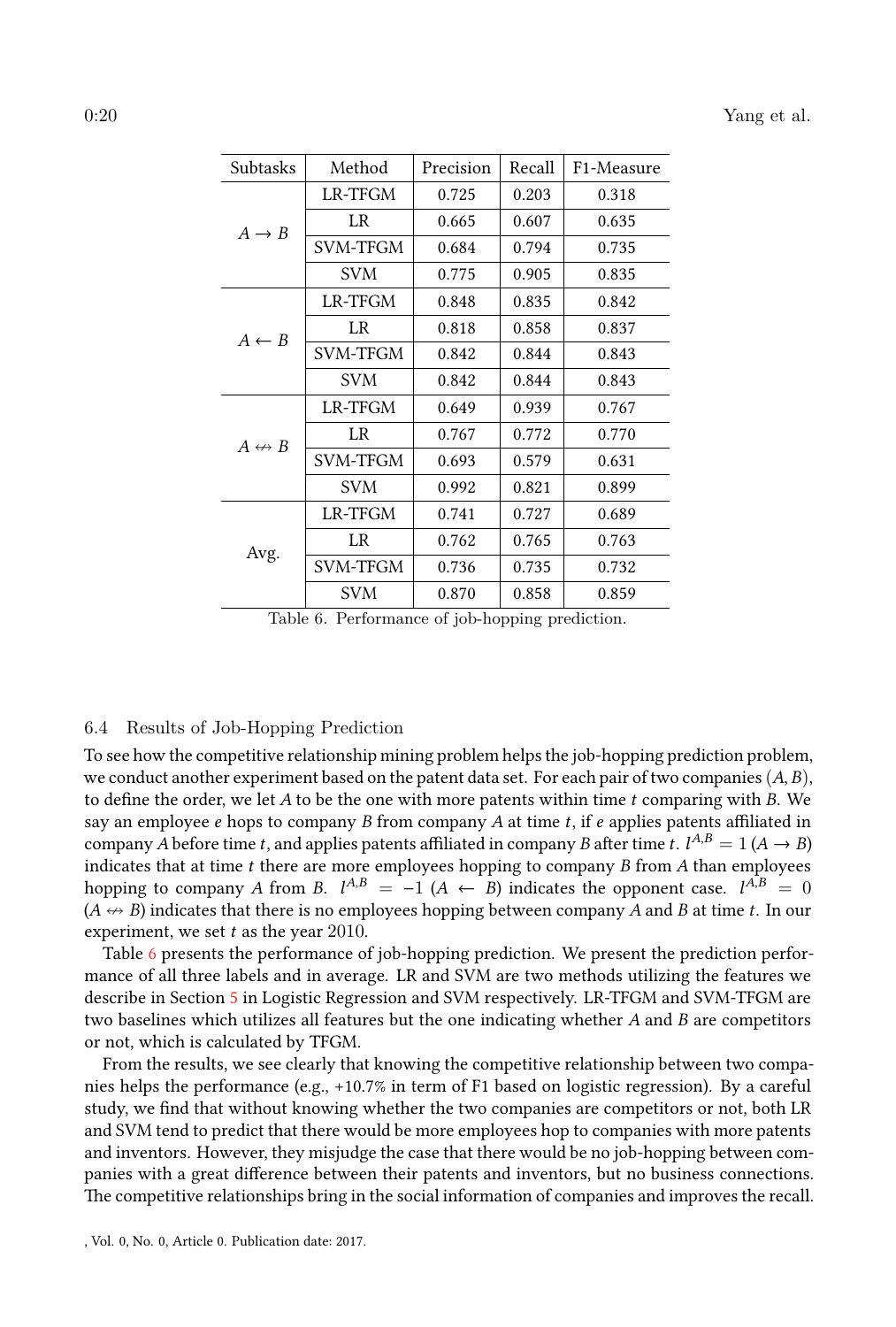# 7 RELATED WORK

In this section, we review the related works from four aspects: competitor detection, social tie mining, studies on Twitter, and patent mining.

**Competitor Detection** Similar studies have been conducted with regards to competitor detection on the web. Using semantic analysis and text mining technique, Chen et al. [4] pr[opo](#page-22-12)se a framework to extract information from a user's website and learn his/her background knowledge. An algorithm that also infers competitive analysis is CoMiner, that Bao el al. [1[\] p](#page-22-2)ropose. CoMiner [con](#page-23-1)ducts a Web-scale mining for a company's competitive candidates, domain and competitive strength. Their methods, however, are significantly different from ours. We not only consider the text information, but also incorporate the social network information. Another related work is Liu et.al's methods of discov[erin](#page-23-2)g unexpected information from competitors' web sites [23]. This work focuses on analyzing competitors' features rather than detecting them, which is obviously different from what we are trying to do. Other related works including Li et al. [22] and Yang et al.'s [42] extract comparable entities by detecting keywords describing comparisons from online text documents. The two works study on a single data source while our method utilizes heterogeneous networks.

In our previous work [43], we study the problem of competitive relationship mini[ng](#page-22-13) in heterogeneous networks. In this paper, we extend the previous work by considering another interesting problem: job-hopping pre[dic](#page-22-11)tion. We propose two categories of features and apply the results of previous work to solve the job-hopping prediction problem.

**Social Tie Mining** Our work is related with social tie mining, which is an important problem in social network analysis. Several rese[ar](#page-21-4)ch branches existing in this topic. Diehl et al. [7] identify the manager-subordinate relationships by learning a ranking function. Wang et al. [38] propose an unsupervised probabilistic [mo](#page-22-14)del for mining the advisor-advisee relationships from the publication network. Tang et al. [35] propose a semi-supervised [pr](#page-22-15)obabilistic model to solve the problem of inferring social ties across social networks. Besides, Wang et al. [39] propose a new collaborative filtering approach to introduce a novel mul[tip](#page-22-16)le-independent-Bernoulli-distribution model as the data sampling mask. Chen et al. [5] improve the prediction performance by constructing ensemble classifiers which are designed to preserve different measure of a network. A similar work is conducted by Zhang et al. [17].

Another branch is social behavior analysis. Tan et al. [31] investigate ho[w so](#page-22-17)[cial](#page-22-18) [act](#page-22-15)[ion](#page-23-3)s evolve in a dynamic social network. They propose a time varying factor graph model for modeling and predicting users' so[cial](#page-23-4) behaviors. Tang et al. [33] study the difference of the social influence on different topics and propose Topical Affini[ty](#page-21-5) Propagation (TAP) to model the topic-level social influence in social networks.

**Twitter Study** Existing Twitter studies main[ly i](#page-22-19)nclude: Mathioudakis and Koudas [25] present a system, TwitterMonitor, to extract [em](#page-22-20)erging topics from tweets' content; [13, 19, 31, 41] mainly focus on identifying influential users in Twitter or examining and predicting tweeting behaviors of users; Wei et al. [40] claim that Twitter based network structures are highly impacted by the removal of suspended users; Culotta et al. [6] predict Twitter users' demographics based on the social ties between users; Kwak et al. [19] conduct a study on Twitter network and perceive some notable properties of Twitter; Hopcroft et al. [12] explore the problem of reciprocal relationship prediction on Twitter; Tang et al. [32] have developed a framework for classifying the type of social relationships by learning across heterogeneous networks. As far as we know, few works in the literature have tried to use Twitter or other microblog data for competitor detection.

**Patent Mining** In this paper, we also employ a set of patents information to assist for this competitor detections problem.There are also many related works on patent mining. Rodriguez et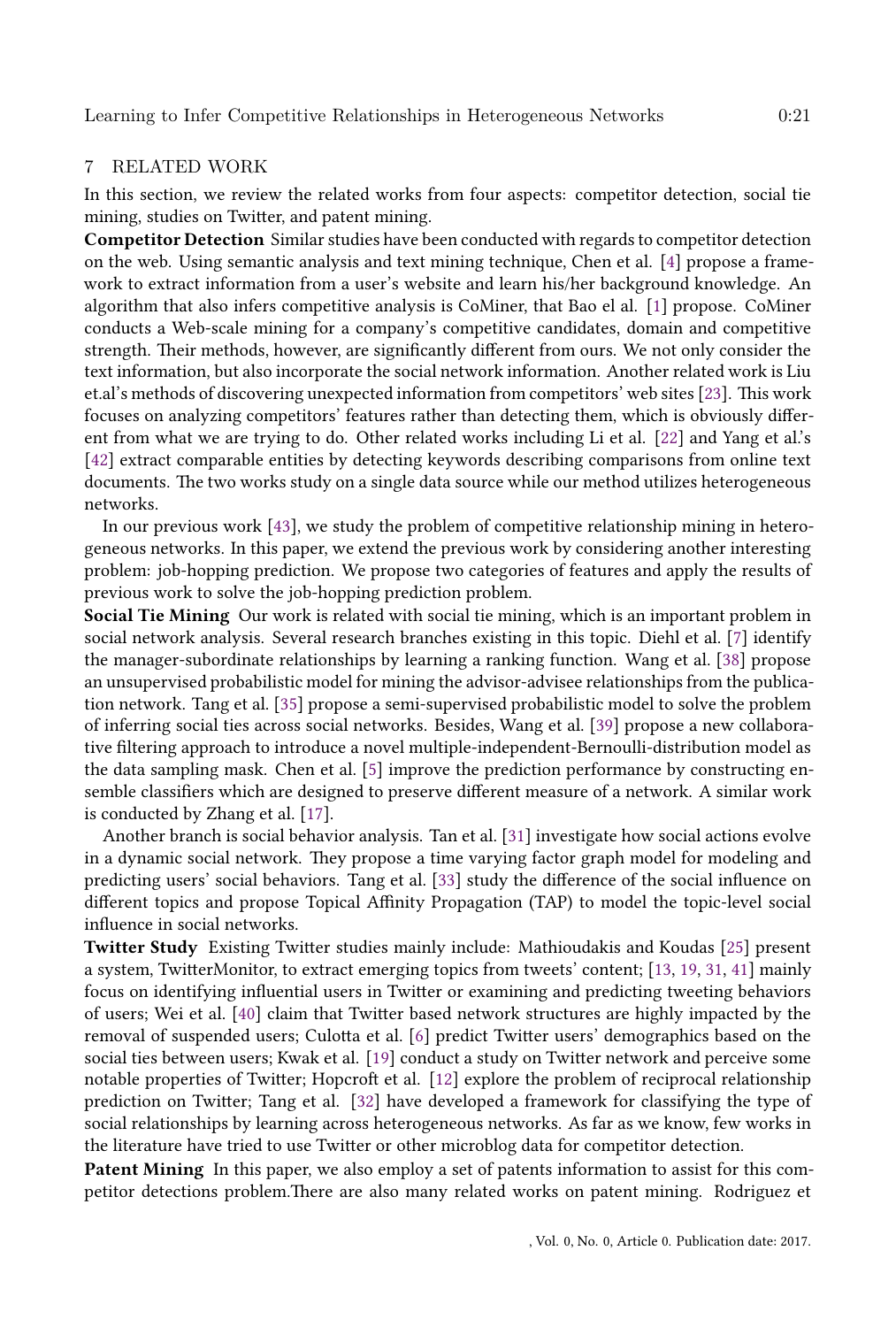al. [29] provide a robust evaluation of the influence of patents by introducing a new kernel based influence measure in a patent citation network. Fu et al. [9] build an effective and automatic patent citation recommendation system. Kasravi et al. [16] propose a method to discover business value from patent repositories, Jin et al. [14] introduce a new problem of patent maintenance prediction and propose a method to solve it, while Ernst [8] uses patent information for strategic technology management including competitor monitoring. But these works only consider patent information, while we combine social networks and patents together to solve the competitor detection problem more effectively.

# 8 CONCLUSION AND FUTURE WORK

In this paper, we study the problem of mining competitive relationships by learning across heterogeneous networks. Some features of competitive relationships, which reflect social network and patent information, are discovered and analyzed. We then formally define the problem in a semi-supervised framework and propose a Topical Factor Graph Model (TFGM) for detecting competitors with social network and text document attributes given. In TFGM, factor graph and topic model are incorporated. Efficient algorithms are proposed for learning parameters as to infer unknown relationships. Experiments on two different data sets have been conducted and results outperform several alternatives greatly.

We then introduce the arrangement for our future work in short-term, mid-term, and longterm respectively. The learning algorithm for the proposed TFGM model is a two-step method without a theoretical convenience guarantee. Thus in short-term, we aim to develop an uniform algorithm with a theoretical proof to learn the model better. Furthermore, sociological theory suggests that employees occupying structural hole positions in a competitive network control more access, timing, and referrals, and are key resources competitive companies aim to scramble. Enlightening by this theory, in mid-term, we would redefine the job-hopping prediction problem and study what roles structural hole spanners play in the competition between two companies. In long-term, we consider another interesting topic about how to detect potential collaborators. We believe that methods of collaborator analysis will resemble the ones that we propose in this paper. In future work, we will try to apply the existing methods on competitive detection to collaborative detection and figure out whether additional theories or algorithms will need to be involved.

#### <span id="page-21-4"></span><span id="page-21-3"></span><span id="page-21-2"></span><span id="page-21-0"></span>REFERENCES

- <span id="page-21-5"></span>[1] Shenghua Bao, Rui Li, Yong Yu, and Yunbo Cao. 2008. Competitor Mining with the Web. *IEEE Trans. Knowl. Data Eng.* (2008), 1297–1310.
- [2] David M. Blei, Andrew Y. Ng, and Michael I. Jordan. 2003. Latent Dirichlet Allocation. *JMLR* 3 (2003), 993–1022.
- [3] Chih-Chung Chang and Chih-Jen Lin. 2011. LIBSVM: A library for support vector machines. *ACM TIST* 2 (2011), 27:1–27:27. Issue 3.
- [4] Xin Chen and Yi-Fang Brook Wu. 2005. Web mining from competitors' websites. In *KDD'05*. 550–555.
- [5] Yi-Ling Chen, Ming-Syan Chen, and S Yu Philip. 2015. Ensemble of Diverse Sparsifications for Link Prediction in Large-Scale Networks. In *[Data Mining \(ICDM\), 2015 IEEE International Conference on](http://ideas.repec.org/a/eee/worpat/v25y2003i3p233-242.html)*. IEEE, 51–60.
- [6] Aron Culotta, Nirmal Ravi Kumar, and Jennifer Cutler. 2015. Predicting the Demographics of Twitter Users from Website Traffic Data.. In *AAAI*. 72–78.
- <span id="page-21-1"></span>[7] Christopher P Diehl, Galileo Namata, and Lise Getoor. 2007. Relationship identification for social network discovery. In *PROCEEDINGS OF THE NATIONAL CONFERENCE ON ARTIFICIAL INTELLIGENCE*, Vol. 22. Menlo Park, CA; Cambridge, MA; London; AAAI Press; MIT Press; 1999, 546.
- [8] Holger Ernst. 2003. Patent information for strategic technology management. *World Patent Information* 25, 3 (September 2003), 233–242. http://ideas.repec.org/a/eee/worpat/v25y2003i3p233-242.html
- [9] Tao-yang Fu, Zhen Lei, and Wang-Chien Lee. 2015. Patent Citation Recommendation for Examiners. In *Data Mining (ICDM), 2015 IEEE International Conference on*. IEEE, 751–756.
- [10] F. Heider. 1946. Attitudes and cognitive organization. *Journal of Psychology* 21, 2 (1946), 107–112.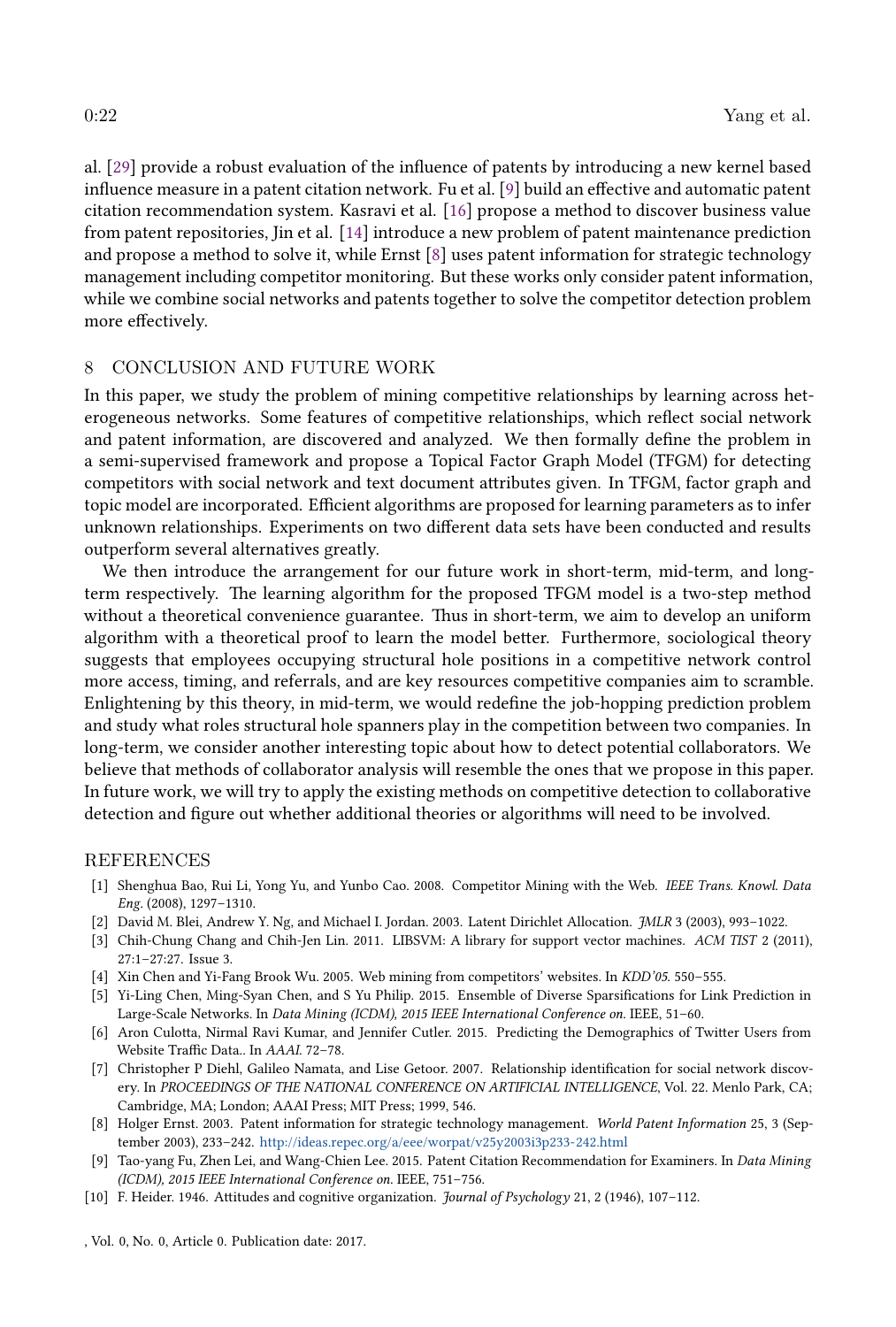- <span id="page-22-19"></span><span id="page-22-17"></span><span id="page-22-4"></span>[11] Thomas Hofmann. 1999. Probabilistic Latent Semantic Indexing. In *SIGIR'99*. 50–57.
- [12] John E. Hopcroft, Tiancheng Lou, and Jie Tang. 2011. Who Will Follow You Back? Reciprocal Relationship Prediction.. In *CIKM'11*.
- <span id="page-22-14"></span>[13] Bernardo A. Huberman, Daniel M. Romero, and Fang Wu. 2009. Social Networks that matter: Twitter under the Microscope. *First Monday* 14, 1 (2009).
- <span id="page-22-5"></span>[14] Xin Jin, Scott Spangler, Ying Chen, Keke Cai, Rui Ma, Li Zhang, Xian Wu, and Jiawei Han. 2011. Patent Maintenance Recommendation with Patent Information Network Model. In *ICDM'11*.
- <span id="page-22-18"></span>[15] Jalil Khavand Kar and Ehsan Khavandkar. 2013. *Intellectual Capital: Managing Development and Measurement Models*. MSRT.
- <span id="page-22-3"></span>[16] Kas Kasravi and Maria Risov. 2007. Patent Mining - Discovery of Business Value from Patent Repositor ies. *Hawaii International Conference on System Sciences* 0 (2007), 54b.
- <span id="page-22-10"></span>[17] Angelos Kremyzas, Norman J[aklin, and Roland Geraerts. 2016. Towards social behav](http://www.questia.com/PM.qst?a=o&docId=23415760)ior in virtual-agent navigation. *Science China Information Sciences* 59, 11 (2016), 112102.
- <span id="page-22-2"></span>[18] Frank R. Kschischang, Brendan J. Frey, and Hans andrea Loeliger. 2001. Factor graphs and the sum-product algorithm. *IEEE TOIT* 47 (2001), 498–519.
- <span id="page-22-12"></span>[19] Haewoon Kwak, Changhyun Lee, Hosung Park, and Sue B. Moon. 2010. What is Twitter, a social network or a news media?. In *WWW*. 591–600.
- <span id="page-22-6"></span>[20] Paul F Lazarsfeld and Robert K Merton. 1954. *Friendship as a social process: A substantive and methodological analysis*. Vol. 18. Van Nostrand, 18–66. http://www.questia.com/PM.qst?a=o&docId=23415760
- [21] Jure Leskovec, Daniel P. Huttenlocher, and Jon M. Kleinberg. 2010. Predicting positive and negative links in online social networks. In *WWW'10*. 641–650.
- [22] Shasha Li, Chin-Yew Lin, Young-In Song, and Zhoujun Li. 2010. Comparable entity mining from comparative questions. In *48th AMACL (ACL '10)*. 650–658.
- [23] Bing Liu, Yiming Ma, and Philip S. Yu. 2001. Discovering unexpected information from your competitors' web sites. In *KDD*. 144–153.
- <span id="page-22-0"></span>[24] J Maddocks and M Beaney. 2002. See the invisible and intangible. *Knowledge Management* (2002), 16–17.
- [25] [Michael Mathioudakis and Nick Koudas. 2010. TwitterMonitor: trend detection over the twitt](http://www.amazon.com/exec/obidos/redirect?tag=citeulike07-20&path=ASIN/0684841487)er stream. In *SIGMOD'10*. 1155–1158.
- [26] Qiaozhu Mei, Deng Cai, Duo Zhang, and ChengXiang Zhai. 2008. Topic Modeling with Network Regularization. In *WWW'08*. 101–110.
- <span id="page-22-1"></span>[27] Kevin P. Murphy, Yair Weiss, and Michael I. Jordan. 1999. Loopy belief propagation for approximate inference: An empirical study. In *UAI'99*. 467–475.
- <span id="page-22-15"></span>[28] Michael E. Porter. 1998. *Competitive Strategy: Techniques for Analyzing Industries and Competitors* (1 ed.). Free Press. http://www.amazon.com/exec/obidos/redirect?tag=citeulike07-20&path=ASIN/0684841487
- <span id="page-22-20"></span><span id="page-22-16"></span>[29] Andrew Rodriguez, Byunghoon Kim, Jae-Min Lee, Byoung-Yul Coh, and Myong K Jeong. 2015. Graph kernel based measure for evaluating the influence of patents in a patent citation network. *Expert Systems with Applications* 42, 3 (2015), 1479–1486.
- <span id="page-22-7"></span>[30] Jian-Tao Sun, Xuanhui Wang, Dou Shen, Hua-Jun Zeng, and Zheng Chen. 2006. CWS: a comparative web search system. In *WWW'06*. 467–476.
- <span id="page-22-11"></span>[31] Chenhao Tan, Jie Tang, Jimeng Sun, Quan Lin, and Fengjiao Wang. 2010. Social action tracking via noise tolerant time-varying factor graphs.. In *KDD'10*. 1049–1058.
- <span id="page-22-9"></span>[32] Jie Tang, Tiancheng Lou, and Jon Kleinberg. 2012. Inferring Social Ties across Heterogenous Networks. In *WSDM'12*. 743–752.
- <span id="page-22-8"></span>[33] Jie Tang, Jimeng Sun, Chi Wang, and Zi Yang. 2009. Social influence analysis in large-scale networks. In *Proceedings of the 15th ACM SIGKDD international conference on Knowledge discovery and data mining*. ACM, 807–816.
- <span id="page-22-13"></span>[34] Jie Tang, Bo Wang, Yang Yang, Po Hu, Yanting Zhao, Xinyu Yan, Bo Gao, Minlie Huang, Peng Xu, Weichang Li, and Adam K. Usadi. 2012. PatentMiner: Topic-driven Patent Analysis and Mining. In *KDD'2012*.
- [35] Wenbin Tang, Honglei Zhuang, and Jie Tang. 2011. Learning to Infer Social Ties in Large Networks. In *ECML/PKDD (3)'11*. 381–397.
- [36] Hanghang Tong, Christos Faloutsos, and Yehuda Koren. 2007. Fast direction-aware proximity for graph mining. In *KDD'07*. 747–756.
- [37] Hanghang Tong, Christos Faloutsos, and Jia-Yu Pan. 2006. Fast Random Walk with Restart and Its Applications. In *ICDM'06*. 613–622.
- [38] Chi Wang, Jiawei Han, Yuntao Jia, Jie Tang, Duo Zhang, Yintao Yu, and Jingyi Guo. 2010. Mining advisor-advisee relationships from research publication networks. In *KDD'10*. ACM, 203–212.
- [39] Xiangyu Wang, Dayu He, Danyang Chen, and Jinhui Xu. 2015. Clustering-Based Collaborative Filtering for Link Prediction.. In *AAAI*. 332–338.